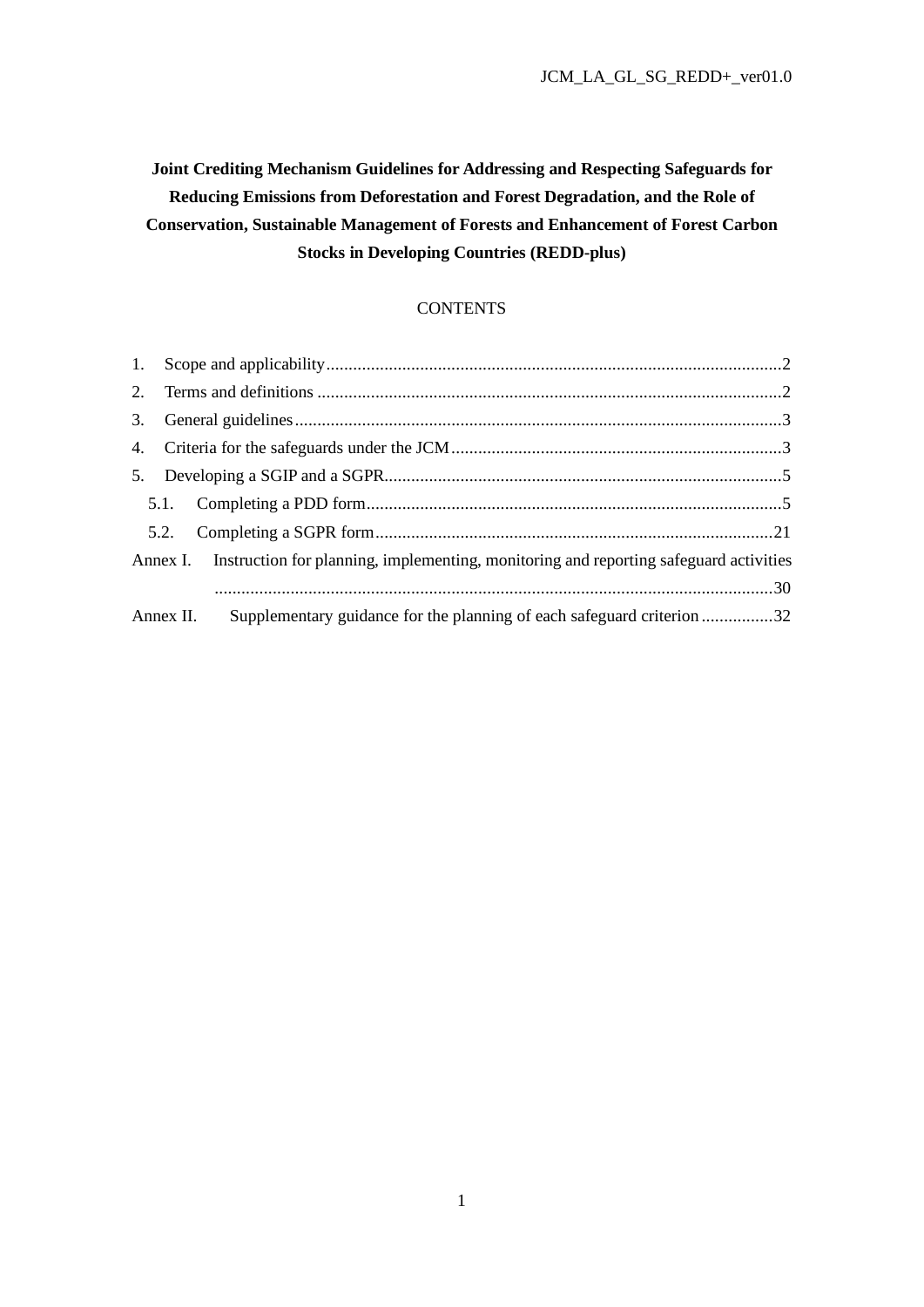## **1. Scope and applicability<sup>1</sup>**

- 1. The "Joint Crediting Mechanism Guidelines for Addressing and Respecting Safeguards for Reducing Emissions from Deforestation and Forest Degradation, and the Role of Conservation, Sustainable Management of Forests and Enhancement of Forest Carbon Stocks in Developing Countries (REDD-plus)" (hereinafter referred to as "these Guidelines") are intended to assist project participants develop a REDD-plus safeguard activity implementation plan (hereinafter referred to as "SGIP") and a REDD-plus safeguard activity progress report (hereinafter referred to as "SGPR") under the Joint Crediting Mechanism (hereinafter referred to as "JCM").
- 2. These Guidelines describe standards which are requirements to be met, except guidance indicated with the terms "should" and "may" as defined in paragraph 9 below.
- 3. These guidelines promote the national REDD-plus strategy and/or the action plan and the Safeguards Information System established by the Lao People's Democratic Republic.
- 4. These guidelines are applied taking into account national circumstances and respective capabilities, and recognizing national sovereignty and legislation.

#### **2. Terms and definitions**

- 5. Safeguards for REDD-plus projects under the JCM are specified as a set of criteria, which conditions to be met by the project, as are set out in paragraph 21 below.
- 6. Safeguard activities are activities considered necessary to ensure that the REDD-plus safeguards criteria are respected when implementing the project activities.
- 7. A "SGIP" is prepared by project participants by filling in the "REDD-plus Safeguard Activity Implementation Plan Form" (hereinafter referred to as "SGIP form").
- 8. A "SGPR" is prepared by project participants by filling in the "REDD-plus Safeguard Activity Progress Report Form" (hereinafter referred to as "SGPR form").
- 9. The following terms apply in these Guidelines:
	- (a) "Should" is used to indicate that among several possibilities, one course of action is recommended as particularly suitable;
	- (b) "May" is used to indicate what is permitted.
- 10. Terms in these Guidelines are defined in "JCM Glossary of Terms" available on the JCM website.

<sup>&</sup>lt;sup>1</sup> The relationship between a JCM project for REDD-plus and national or sub-national REDDplus activities under the UNFCCC will be considered in line with any future decisions of UNFCCC.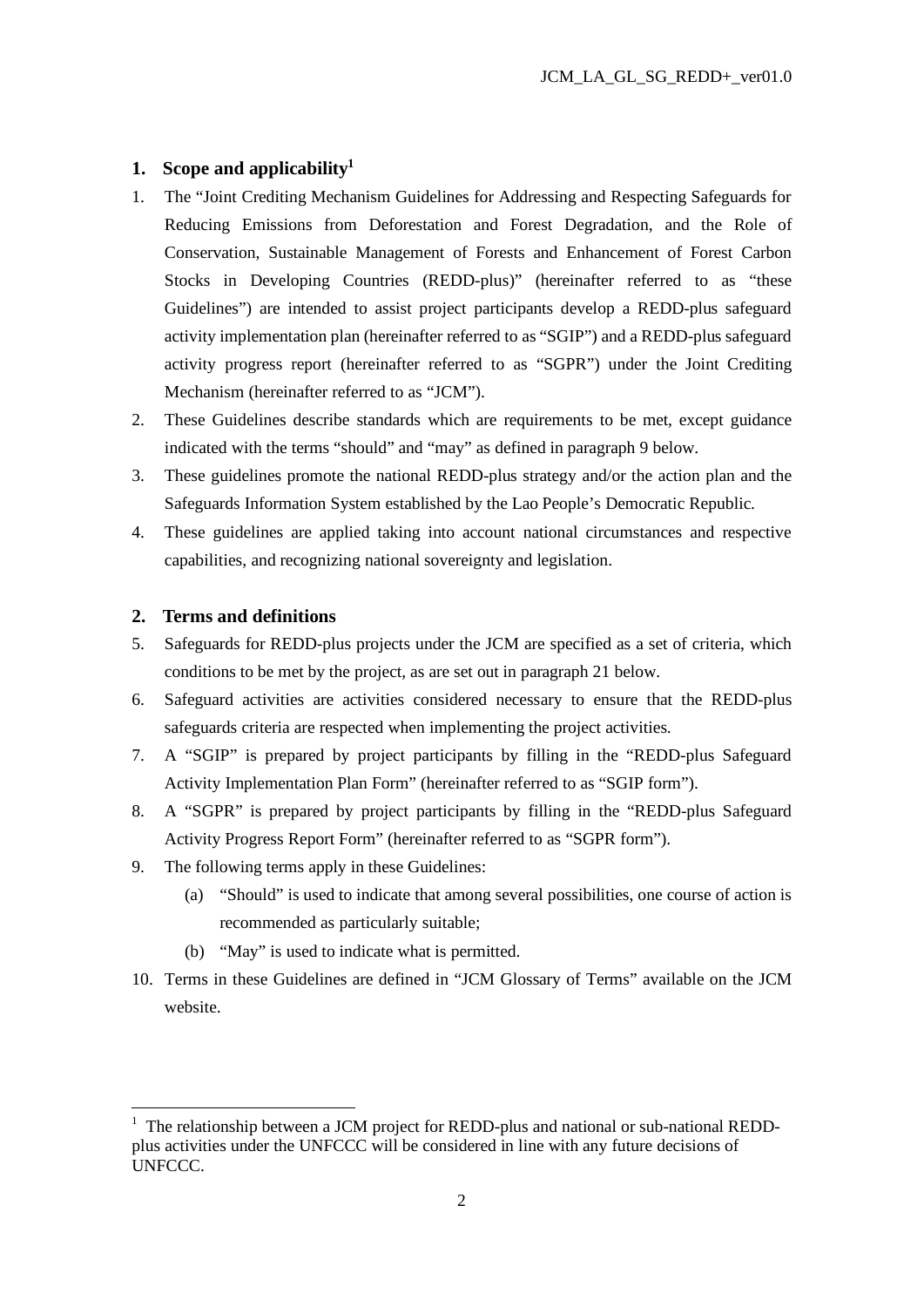#### **3. General guidelines**

- 11. When designing a proposed JCM project and developing a SGIP and a SGPR, project participants apply these Guidelines.
- 12. Before validation, using the SGIP form project participants specify plans for implementing and monitoring the safeguard activities that they have identified for the criteria described in paragraph 21.
- 13. Project participants implement the safeguard activities and monitoring processes for the safeguards criteria as set out in the plans.
- 14. Before every verification, using the SGPR form project participants provide a comprehensive report on the situation with respect to each criterion (even if safeguard activities were not deemed necessary for a specific criterion/criteria), the implementation and impacts of the safeguard activities, as well as any intended revisions and additions to strengthen the safeguard activities and their monitoring processes for the next monitoring period.
- 15. These Guidelines, the SGIP form and the SGPR form can be obtained electronically from the JCM website.
- 16. The Joint Committee may revise the SGIP form and the SGPR form, if necessary.
- 17. The SGIP form and the SGPR form are completed in English language.
- 18. The presentation of values in the SGIP form or SGPR form, including those used for the calculation, where necessary, should be in international standard format e.g. 1,000 representing one thousand and 1.0 representing one. The units used should be accompanied by their equivalent S.I. units/norms (thousand/million) as part of the requirement to ensure transparency and clarity.
- 19. The SGIP form and the SGPR form are to be completed without their formats, fonts and headings being altered.
- 20. All cells in the SGIP form and the SGPR form are to be completed, that is, none of them should be left empty.

#### **4. Criteria for the safeguards under the JCM**

- 21. Criteria for the safeguards under the JCM are the following:
	- (a) Complement or be consistent with the objectives of relevant laws, policies, programmes and other instruments at national, regional and local levels and relevant international conventions and agreements concluded by the Lao People's Democratic Republic;
	- (b) Establish transparent and effective project governance structures;
	- (c) Recognize and respect rights to lands and resources;
	- (d) Recognize and respect the knowledge and rights of indigenous peoples and members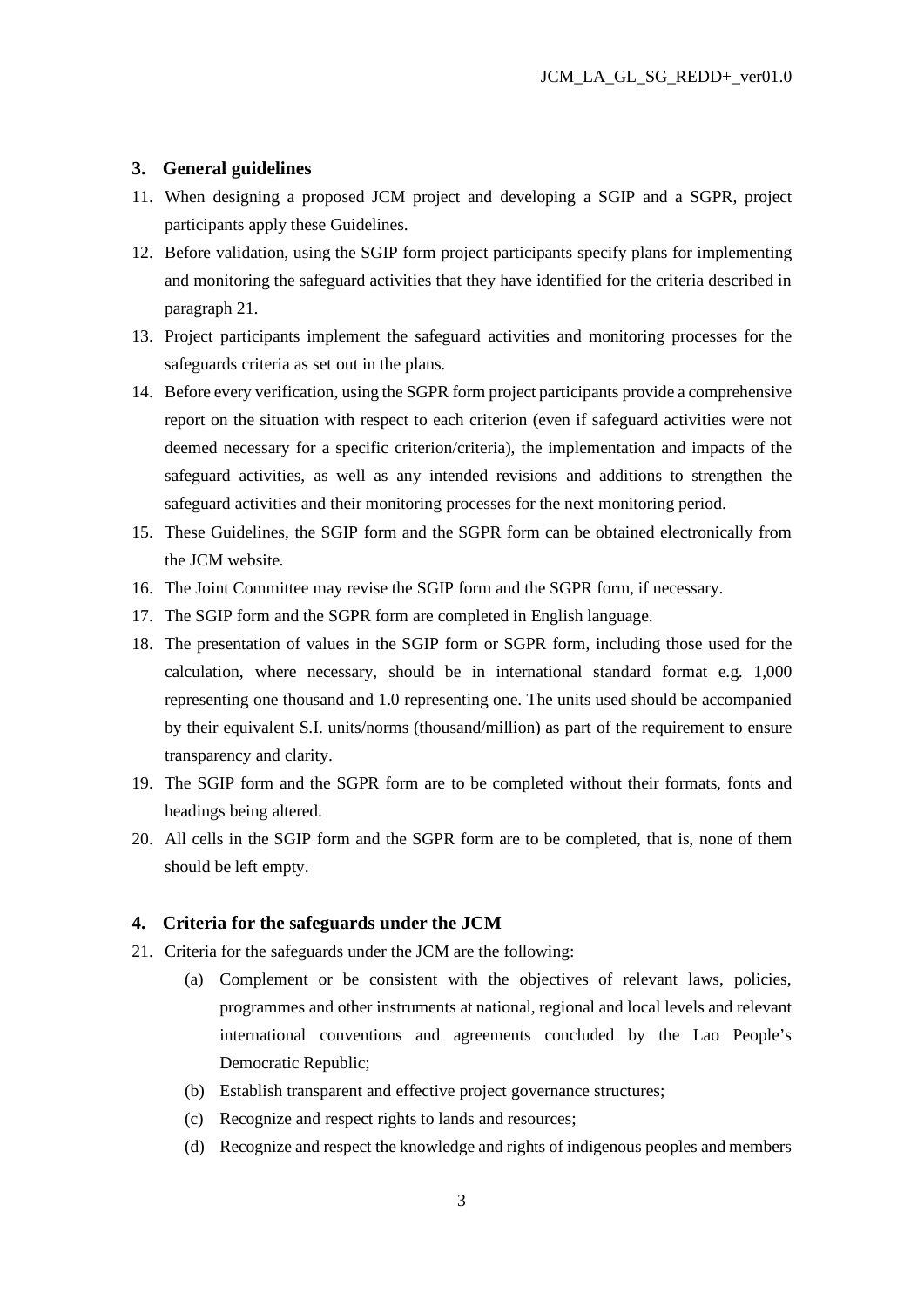of local communities;

- (e) Promote and support the full and effective participation of relevant stakeholders, in particular indigenous peoples and local communities;
- (f) Provide equal employment opportunities and adequate working conditions;
- (g) Conserve natural forests;
- (h) Respect other prioritized areas that have high values for the conservation of biological diversity and ecosystem services;
- (i) Generate other social and environmental benefits;
- (j) Address the risks of reversals; and
- (k) Reduce the risks of emissions displacement.
- 22. To address and respect the safeguards in the JCM REDD-plus project in a stepwise manner, project participants use the guidance described in Annex I and Annex II for planning, implementing, monitoring and reporting the safeguard activities per each criterion.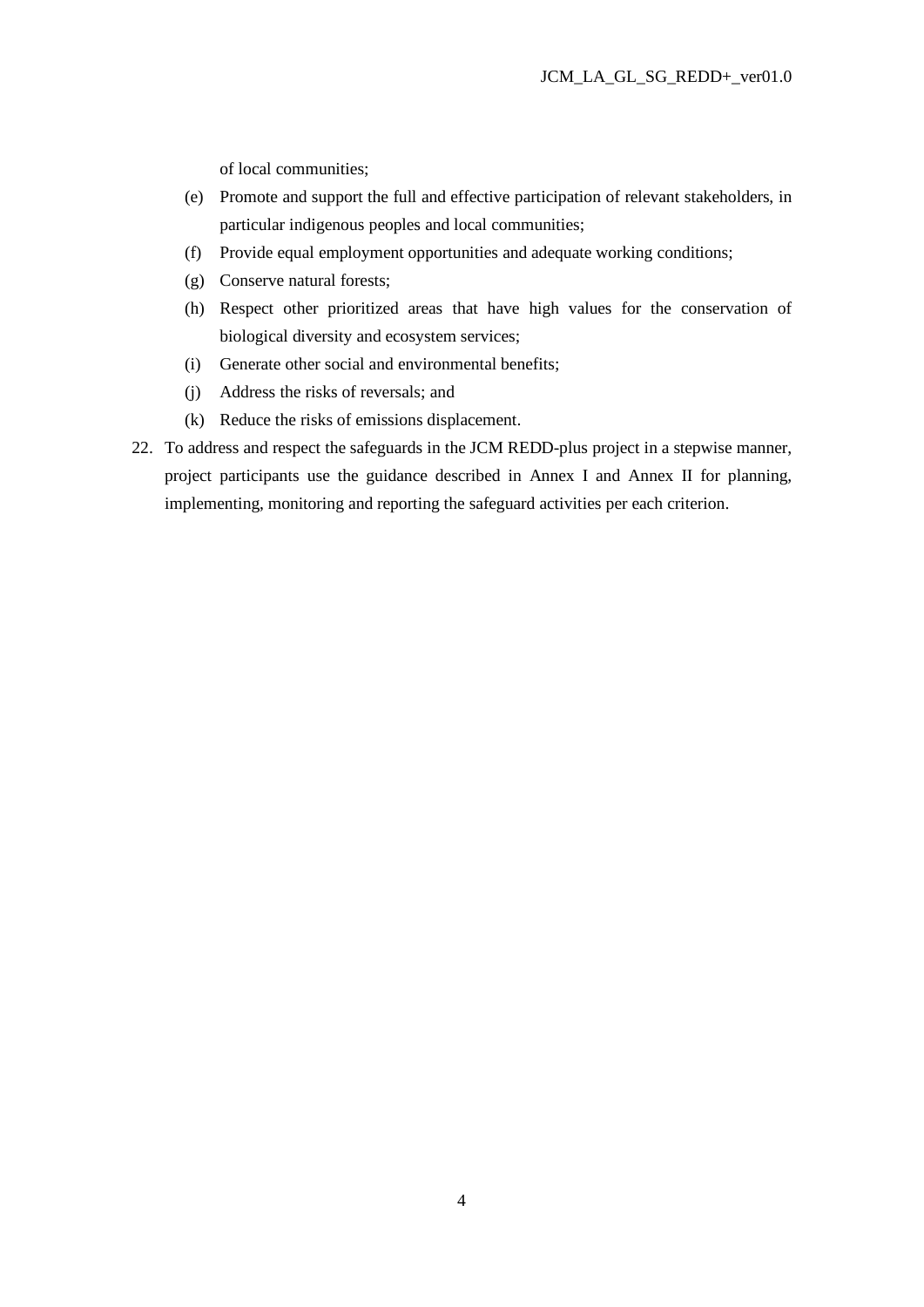# **5. Developing a SGIP and a SGPR**

23. Instructions for completing a SGIP and a SGPR are provided below. A hypothetical example is provided to enhance the clarity of these Guidelines. This hypothetical example is fictional and purely for illustrative purposes.

## **5.1. Completing a PDD form**

## **<Example of a completed PDD>**

## **A. Project description**

## A.1. Title of the JCM project

Reducing deforestation and forest degradation through community-based forest management and agricultural intensification in Lao PDR.

## A.2. Description of project contribution to sustainable development

Activities in the project are community-based forest management and agricultural intensification with local communities. Through those activities, improvement of local community's livelihood will be expected. The project will contribute sustainable development in the community.

*Provide a concise description of how the project contributes to the sustainable development of the Lao People's Democratic Republic.*

### **B. Plans for implementing and monitoring the safeguard activities**

Criterion (a) Complement or be consistent with the objectives of relevant laws, policies, programmes and other instruments at national, regional and local levels and relevant international conventions and agreements concluded by the Lao People's Democratic Republic

Current situation (Paragraph 3 (a), Annex I)

*Relevant laws, policies, programmes and other instruments and relevant international* 

*conventions and agreements concluded by the Lao People's Democratic Republic, and their objectives* 

The laws and guidelines most relevant to the project and their objectives are:

- Law to Protect the Environment, which supports the conservation of environmental resources and biodiversity;
- National Land Law, which aims at the orderly management of land and requires that local people who use the land are involved in land use planning;

• Forestry Act, which aims at the sustainable management of forests for the benefit of the nation, and also specifies community forestry as a legal regime of forest management applicable to the permanent forest estate;

• Decree on Community Forestry, which promotes community involvement in forest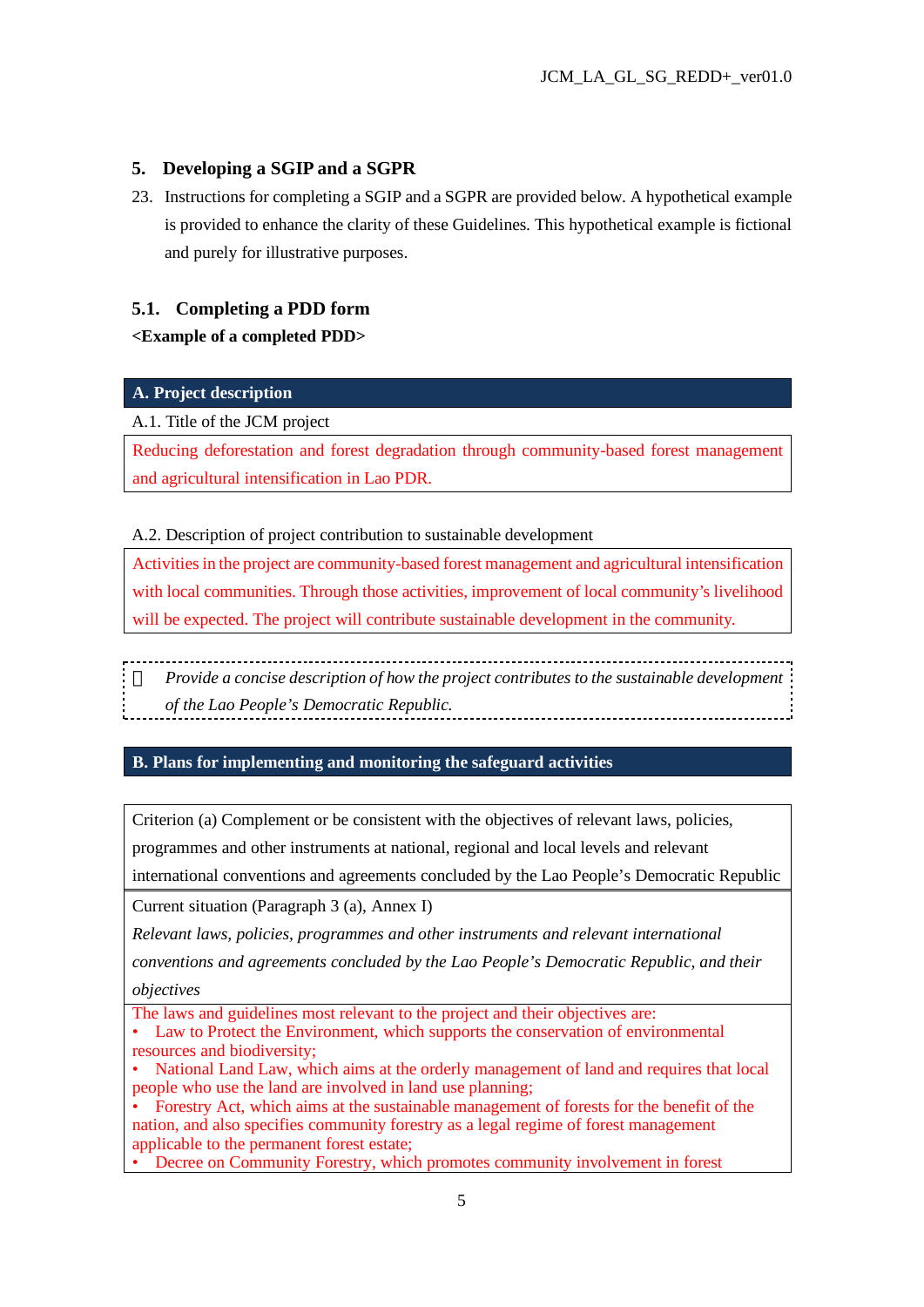management by allowing local communities rights to utilize forest resources under 15-year renewable management arrangements with the State;

• Community Forest Guidelines, which specify the requirements and rights for Community Forests.

The programmes most relevant to the project and their objectives are:

• The National REDD+ Strategy, which aims to reduce the country's greenhouse gas emissions as well as generate tradable emissions reductions;

The National Agricultural Development Plan, which is the country's blueprint to guide future directions in agriculture and rural development;

• The latest 5-Year Development Plan, which aims to reduce rural poverty and increase the provision of basic services such as health and education to rural areas.

Risks, gaps and/or inconsistencies in relation to whether the project activities comply with the

criterion (Paragraph 3 (b), Annex I)

*Gaps and/or inconsistencies with the objectives and contribution to achieving the objectives*  No risks, gaps and/or inconsistencies identified.

The proposed project fully supports the implementation of the 5 most relevant laws and guidelines and 3 most relevant programmes listed above. The project will provide support to 4 communities encompassing 12 villages to design and implement forest management plans following the processes prescribed in the Community Forest Guidelines and sustainably manage the community forests. The forests they will be responsible for managing are all under threat of deforestation and degradation from local actors, specifically the resident communities as well as recent migrants that have settled in the area.

In line with the 5 most relevant laws and 3 most relevant programmes, the project will: (i) Conserve biodiversity rich forests with high carbon stocks that provide important ecosystem services to adjacent communities and the country as a whole by stopping forest conversion, reducing the risk of forest fires in the project area, and activities to reduce the risk of emissions displacement;

(ii) Provide incomes for the communities through the cultivation, processing and marketing of high-value certified organic agricultural crops in the activity area and employment in project activities, such as forest patrols and forest inventory;

(iii) Provide a sustainable source of timber and fuel wood for local use.

Plans for safeguards activities (Paragraph 3 (c), Annex I)

Considered unnecessary.

Plans for monitoring of the situation and the safeguard activity implementation (Paragraph 3

(c), Annex I)

The situation regarding relevant laws, policies, programmes and other instruments at national, regional and local levels and relevant international conventions and agreements could change, especially with the Government of Lao PDR likely to issue new standards, decrees and regulations for REDD+. To monitor and respond to this evolving situation, an inventory of all laws and other instruments governing or otherwise relevant to the project will be drawn-up, and will be reviewed and updated annually. This list will be held in soft and hard copy format in the Project Management Office. If during this process the project is found not to comply with the new instruments, the necessary changes will be made to ensure compliance.

*For guidance on completing the SGIP for all criteria (a, b, c, d, e, f, g, h, i, j, k), refer to Table 1 "Approaches for planning safeguard activities per each criterion" in Annex II.*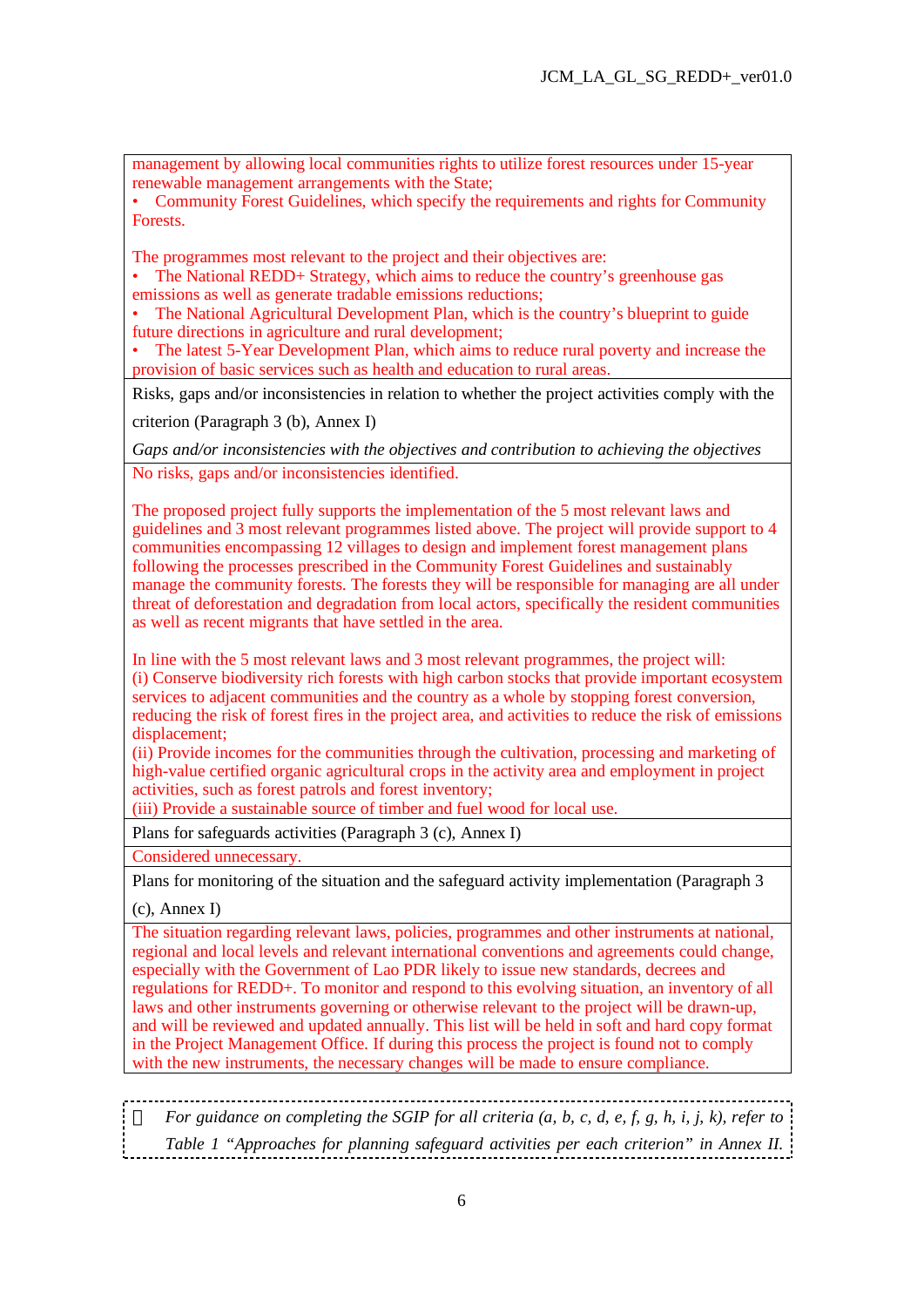*Supplementary Guidance for planning, implementing, monitoring and reporting safeguard activities.* 

*For the monitoring of all criteria (a, b, c, d, e, f, g, h, i, j, k), describe how the situation will be monitored and describe the parameters, methods and frequency for monitoring the implementation of the safeguard activities and their impacts.* 

Criterion (b) Establish transparent and effective project governance structures

Current situation (Paragraph 3 (a), Annex I)

*Existing project governance structures* 

**Decision-making processes**

The project will be managed from the Project Management Office, which is to be set up in provincial capital XYZ, enabling regular travel to the project and activity areas. The Project Management Office is responsible for the day-to-day decisions associated with running the project, including organizing the necessary technical and other inputs. It will hold an internal Monthly Project Management Meeting for review and planning purposes.

A Project Steering Committee will be established and will meet every six months. Meeting records will be kept as minutes at the Project Management Office. The Project Steering Committee reviews the performance of the Project Management Office and sets the strategy for the coming 6 months. The members of the Project Steering Committee will be senior officers of the project participants, a representative of the Provincial Forest Office and a representative of each of the Community Forest Management Committees.

The Community Forest Management Committees are responsible for establishing regulations and plans for the management and utilization of the Community Forests. The Community Forest Management Plans must be approved by the Forestry Department. The Community Forest Management Committees will meet monthly to take decisions about the day-to-day management and use of the community forests.

#### **Consultation consensus building and information dissemination processes**

The project has been designed through a series of meetings at national and local level with the major project stakeholders. Consultation with the Ministry of Forestry, Ministry of Environment and Department of Lands was conducted to ensure the project design is fully aligned with national policies and programmes.

A series of meetings was organized with the 4 participating communities to discuss the project idea. The meeting documents can be requested from the project participants. See Criterion (c) for more details.

A provincial stakeholder workshop was held and was well attended by all the major stakeholders identified by the project (see criterion (e) for stakeholder list). The objective of the workshop was to inform stakeholders of the proposed project and to receive feedback on its feasibility and the appropriateness of the project idea. Presentations were made by Company ABC, Company DEF, NGO ABC, the Provincial Forest Office and traditional leaders of several villages. Strong support for the project was expressed by all stakeholder groups. A number of questions were raised and answered. The agenda of the workshop, the participants list and a record of the questions and answers can be requested from the project participants.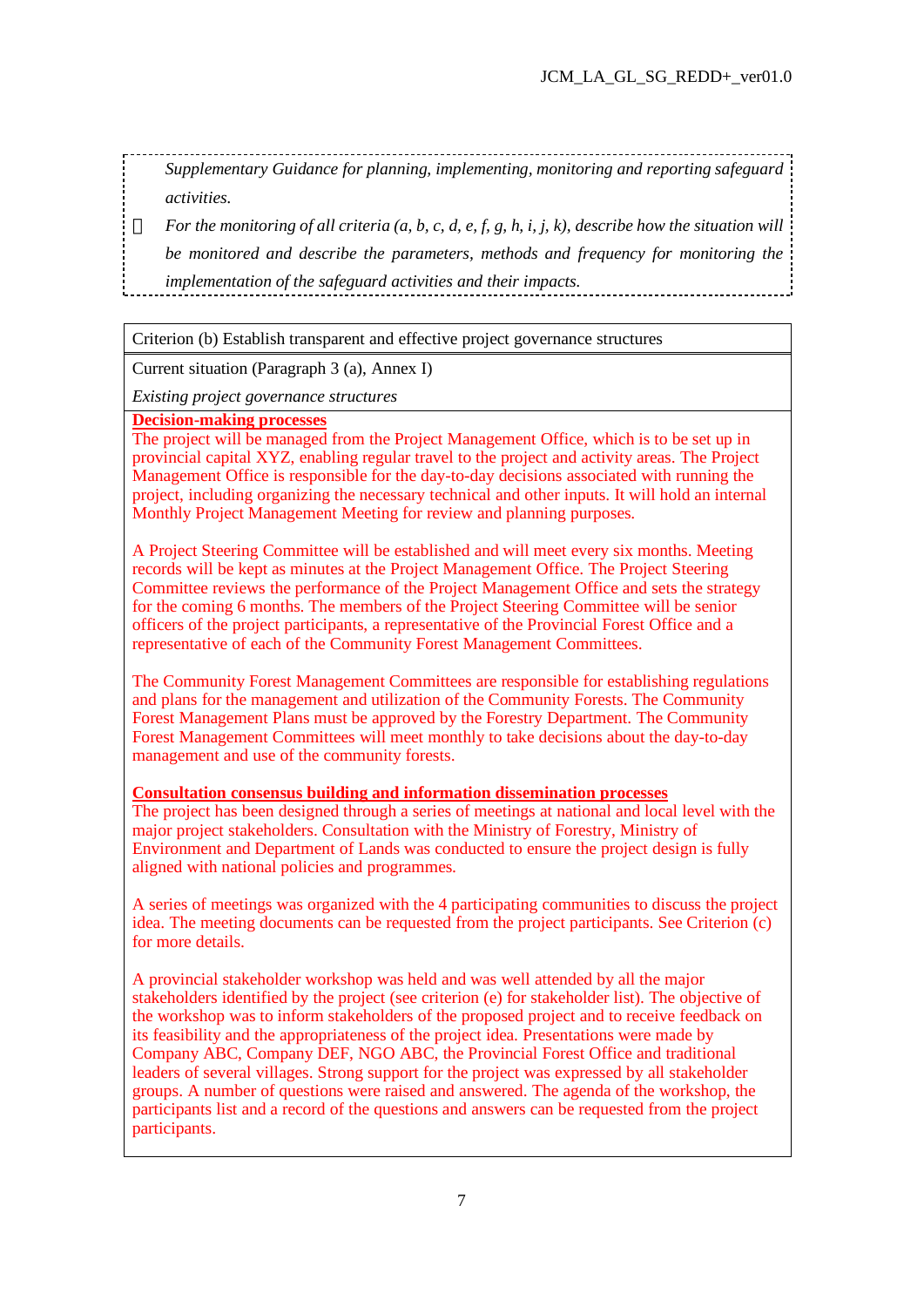Information about the project idea and design was disseminated through the above processes. In addition, to keep the communities well-informed, the Project Management Office will provide project updates at the monthly Community Forest Management Committee meetings.

### **Mechanism for the resolution of grievances**

The Community Forest Management Committees of the 4 participating communities will meet monthly and will handle any complaints raised by their members regarding activities of the project at the local level. At this level, the Committees will resolve any major grievances using the customary practice of involving the whole village/community in a discussion to address issues, taking as long as necessary to resolve the issue.

#### **Financial management system**

Project finances will be managed by Company ABC using its financial management system. Company ABC has managed US\$XXX million dollars for international projects, demonstrating that its financial management system meets international expectations for accountability and transparency. Its accounts are audited annually. Information on the financial management system can be requested from Company ABC, and past financial statements and audit reports are available on its website.

#### **Benefit sharing**

The major financial benefit from the project is expected to be from the sale of certified highvalue organic agricultural produce on the international market. Company ABC will provide the necessary guidance and other technical inputs for the project villages to cultivate these crops. The benefits from the sales will be shared by the communities and Company ABC.

The Forestry Department is responsible for managing any carbon offsets that are generated by the project and allocated to Lao PDR. Company DEF and the Forestry Department have decided to provide the necessary funds to finance the community forests, particularly the roles of the communities in forest management and fire control.

**Accountability and oversight** 

Accountability and oversight are to be provided by the Project Steering Committee.

Risks, gaps and/or inconsistencies in relation to whether the project activities comply with the

criterion (Paragraph 3 (b), Annex I)

*Elements of project governance structures that can be strengthened* 

Several risks/gaps identified.

1: There is a risk that misunderstanding about the project among various groups could arise and this could lead to tensions and even force the project to close.

2: An appropriate mechanism to receive and resolve grievances directed at the Project Management Office is yet to be designed.

3: Farmers may not receive a fair price for their agricultural produce. This risk was raised by the communities during project consultation and design workshops with them.

Plans for safeguards activities (Paragraph 3 (c), Annex I)

1: To improve information dissemination, the following activities will be conducted: (i) A project webpage with information in the national language and the local language of the minority ethnic group XYZ that comprises the 4 participating communities will be created and regularly updated; (ii) The Community Radio station in province XYZ will be invited each year to visit and report on the project.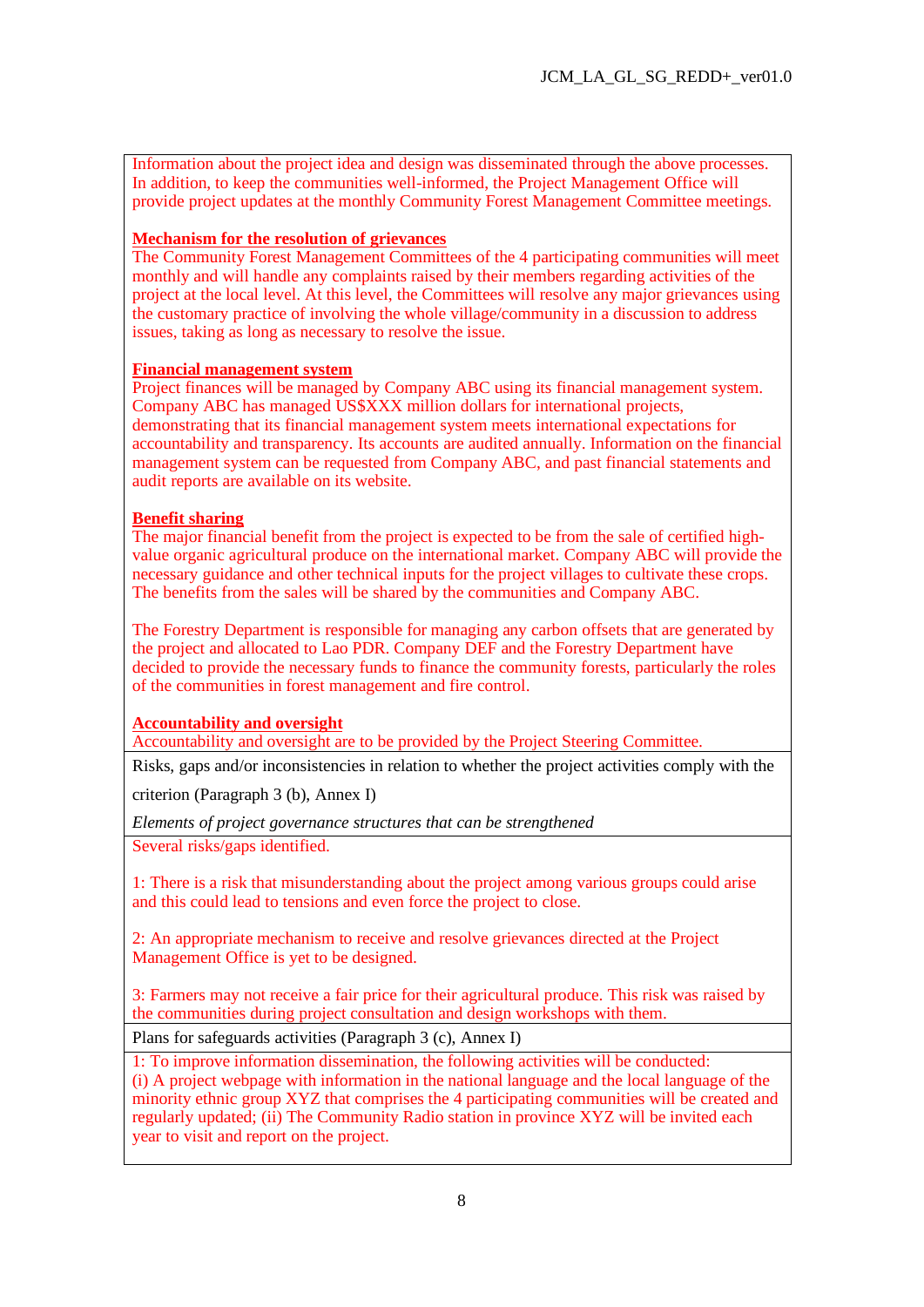2: An appropriate mechanism to resolve grievances at the project level will be developed.

3: A "fair" payment to the farmers will be ensured by the project acquiring Fairtrade certification.

Plans for monitoring of the situation and the safeguard activity implementation (Paragraph 3 (c), Annex I)

| Situation / safeguard<br>activity to be monitored                 | <b>Indicators</b>                                                                                                                    | Frequency                                                          |
|-------------------------------------------------------------------|--------------------------------------------------------------------------------------------------------------------------------------|--------------------------------------------------------------------|
| Information<br>dissemination/<br>webpage, radio reports           | Content of project webpage;<br>Community Radio reports on project                                                                    | Annually                                                           |
| Grievances / grievance<br>resolution mechanism                    | Existence of grievance resolution<br>mechanism; No. of grievances<br>received and whether resolved to<br>satisfaction of all parties | Existence confirmed by<br>end of Year 1; Use<br>monitored annually |
| "Fairness" of payments<br>to farmers / Fairtrade<br>certification | <b>Active Fairtrade certification;</b><br>Comparison of payments under<br>similar schemes                                            | Annually                                                           |

Criterion (c) Recognize and respect rights to lands and resources

Current situation (Paragraph 3 (a), Annex I)

*Rights to lands and resources related to the project* 

The lands and resources primarily related to the project are the forested lands in the project area and the agricultural lands where project activities will be implemented.

#### Project Area

Under the Forestry Act, the state is required to recognize and ensure the traditional use rights of local communities living near the permanent forest estate for the purpose of traditional customs, beliefs, religious practices and living. While customary rights are recognized in the law, this protection in practice is weak. Having a legally recognized community forest is attractive to many communities, as it means that their customary rights cannot be so easily taken away from them, and because it allows them to pursue other activities, e.g. sustainable harvesting of timber for sale or a REDD+ project, so long as these are approved by the Forestry Department.

Under an earlier project, some of the project participants provided support to the 12 villages to have their forests approved by the government as 4 community forest sites through 4 community forest agreements, which have a duration of 15-years (renewable). Agreements were signed between the government and each of the participating communities to clarify all rights regarding lands and resources, including carbon ownership, in the community forests. The rights to the carbon are held by the government and are managed by the Forestry Department (one of the project participants).

A socio-economic baseline study to develop community profiles was conducted for each community. The 4 Community Profiles are attached. The Community Profile describes for each community its history (including conflicts, if any), demographics, social structure, occupations/livelihoods, government services, physical infrastructure, living conditions, customary use of land and forests, and ecosystem services. Customary uses of land and forest recorded in the Community Profiles include sacred sites, wood and bamboo used to construct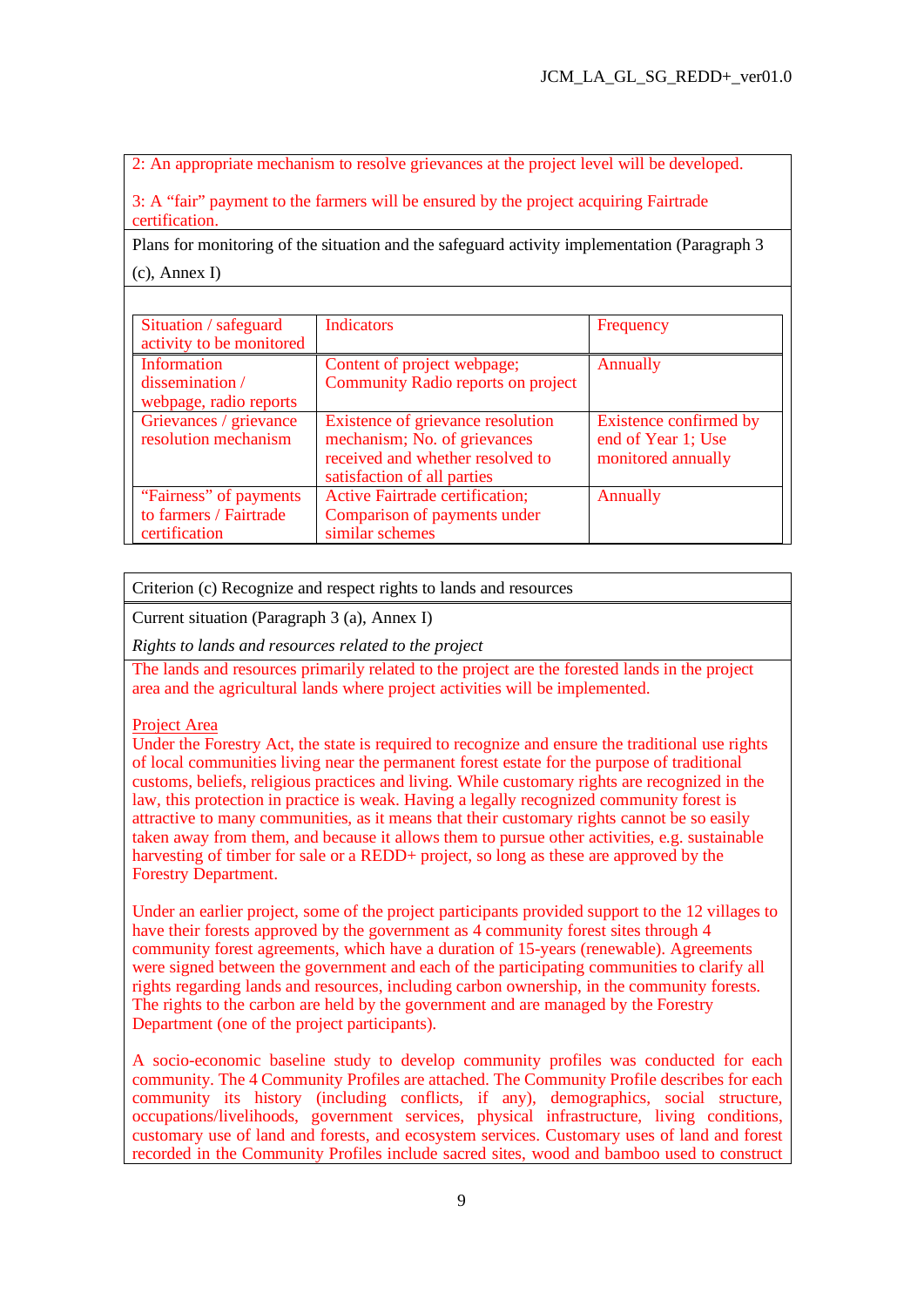houses, and non-timber forest products.

Activity Area

The project will support agricultural intensification activities (certified high-value organic produce) in the activity area, which is adjacent to the project area. Households have the legal title to this land, which can be confirmed by viewing the property titles.

Risks, gaps and/or inconsistencies in relation to whether the project activities comply with the

criterion (Paragraph 3 (b), Annex I)

*Impacts of the project activities on the rights to lands and resources* 

Legal and customary rights to land and resources No risks, gaps and/or inconsistencies identified.

The project is not anticipated to have any negative impacts on the legal and customary rights of the participating communities to land and resources. To the contrary, the project will provide support to the communities to maintain their legal rights, which include customary uses, over the community forests.

Free prior informed consent (FPIC) process 1 gap identified.

The project supports the management of 4 community forests. The community forest approach in Lao PDR is bottom-up and aligns well with FPIC principles. Community forests are not "forced" on the communities. To the contrary, the communities can either initiative the process for a community forest, or they can decide to establish a community forest after the Forestry Department has proposed the idea to them. The Community Forest Guidelines aim to involve the entire community in the management of the community forest. The election of the Community Forest Management Committee is done through a secret ballot during a public meeting in which at least 2/3 of the community must participate. An independent study has found that in Lao PDR, the Community Forestry Guidelines empower local people with full rights on forest resources and also enables them to establish rules and regulations suited to their cultural and socioeconomic conditions (Reference AAA).

The project builds on an earlier initiative to support 4 communities establish community forests. To ensure they had full understanding of the project idea, and to seek their views on how to strengthen it, 2 workshops were organized with the communities. The workshops were announced 1 month in advance and participation of all community members was requested. The meetings were facilitated by NGO ABC, which has established strong trust relationships with the communities through its engagement with them over the past 15 years. The proposed project activities were presented in local language using visual aids and participatory methods. Community members were encouraged to express any concerns and identify potential risks, as well as to contribute alternative ideas. Focus group discussions (men, women, youth) were conducted to elicit their concerns and ideas. The initial project idea was modified through this process. The workshop materials and video documentation of the workshops can be requested from the project participants.

Gap: A process to keep the entire community informed about the project has not been established.

Plans for safeguards activities (Paragraph 3 (c), Annex I)

• Hold a review workshop each year for all community members to receive an update on the project and to express concerns/ideas.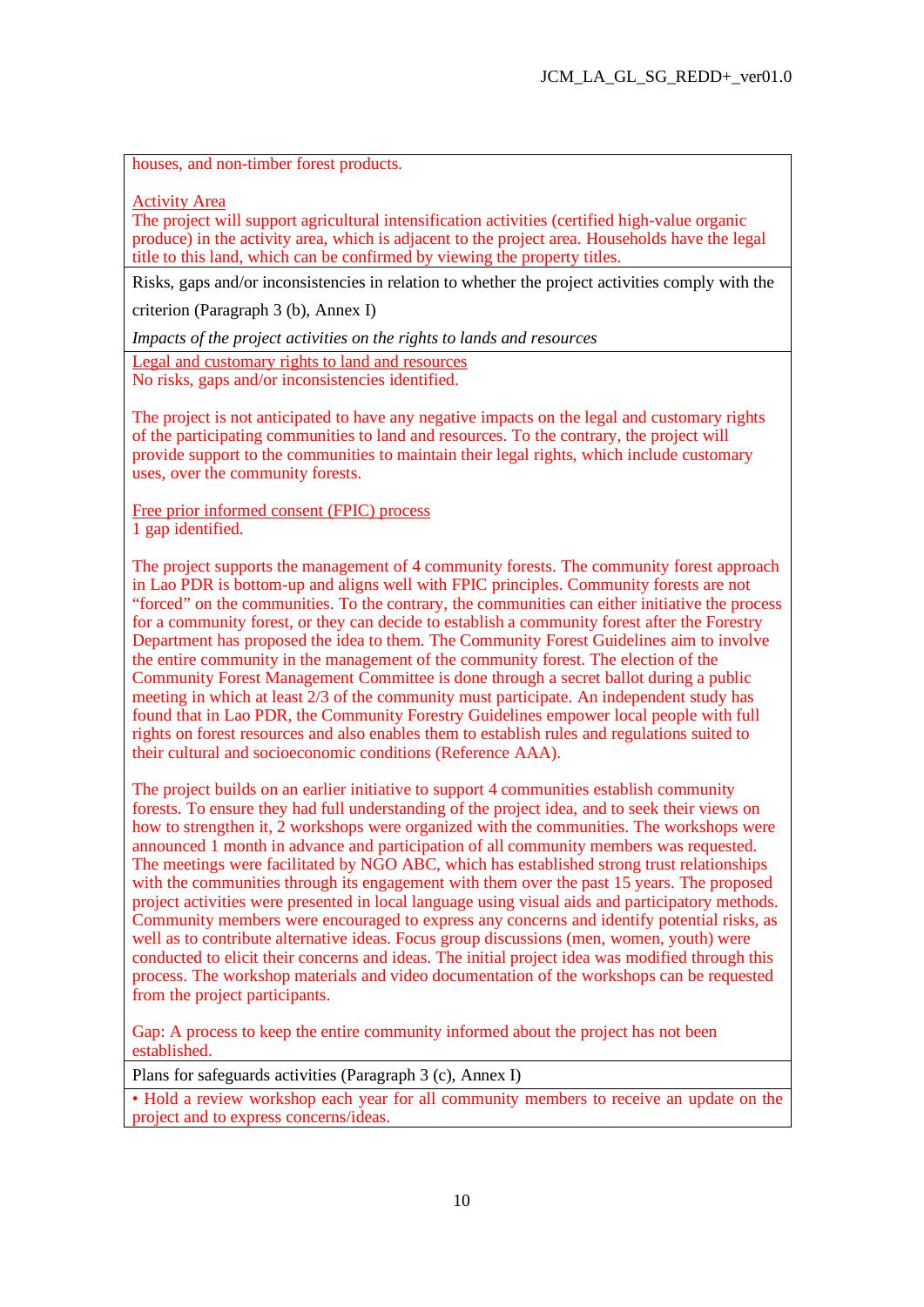Plans for monitoring of the situation and the safeguard activity implementation (Paragraph 3

(c), Annex I)

• A socio-economic survey covering all households in the participating communities will be conducted every 3 years. The design of the survey will use the concept of "sustainable livelihoods", and the indicators will include rights to land and resources. Any changes in these rights will thus be documented in the surveys. The survey will also assess the level of satisfaction with the project.

• The annual community project review workshops will be reported in the project's annual reports. Level of participation (no.s of men, women, youth), issues raised, etc. will be reported.

Criterion (d) Recognize and respect the knowledge and rights of indigenous peoples and members of local communities

Current situation (Paragraph 3 (a), Annex I)

*Knowledge and rights of indigenous peoples and members of local communities relevant to the* 

*project* 

*Knowledge*

The 12 villages consist of minority people who have resided in the area for many generations. They have accumulated significant knowledge about forest ecosystems and biodiversity, associated with their use of forest resources and cultural practices. This knowledge is passed on orally from one generation to the next and is mostly not documented.

*Rights* 

Project villages

The villages participating in the project consist of people from one minority ethnic group. Their customary and legal rights have partly been described under Criterion (c). The leaders of the ethnic group are making efforts to hold on to their indigenous and local knowledge, and their traditional communal values. The concerns they expressed in the Community Profiles regarding their rights include: loss of identify; inadequate livelihoods to meet their basic human needs; and inadequate public services (they must pay for school fees, basic medicines and health checks, despite being poor).

Migrant communities

The rights of the migrant communities that the project is likely to affect are related to their use of land and resources in the project area. In the without-project scenario, it is expected that they would convert some of the project area for agriculture, extract timber and fuel wood for local use, and hunt animals using fires. While legally they do not have the rights to this land and resources, they do have basic human rights, including the right to live above the poverty line.

Risks, gaps and/or inconsistencies in relation to whether the project activities comply with the

criterion (Paragraph 3 (b), Annex I)

*Potential project impacts on rights of indigenous peoples and local communities* 

*Knowledge*

No risks, gaps and/or inconsistencies identified.

The project does not intend to take commercial advantage of any traditional or local knowledge of indigenous peoples and local communities. This knowledge will be beneficial for many of the project activities in-so-far as the communities will use this knowledge when devising their forest management plans and implementing activities.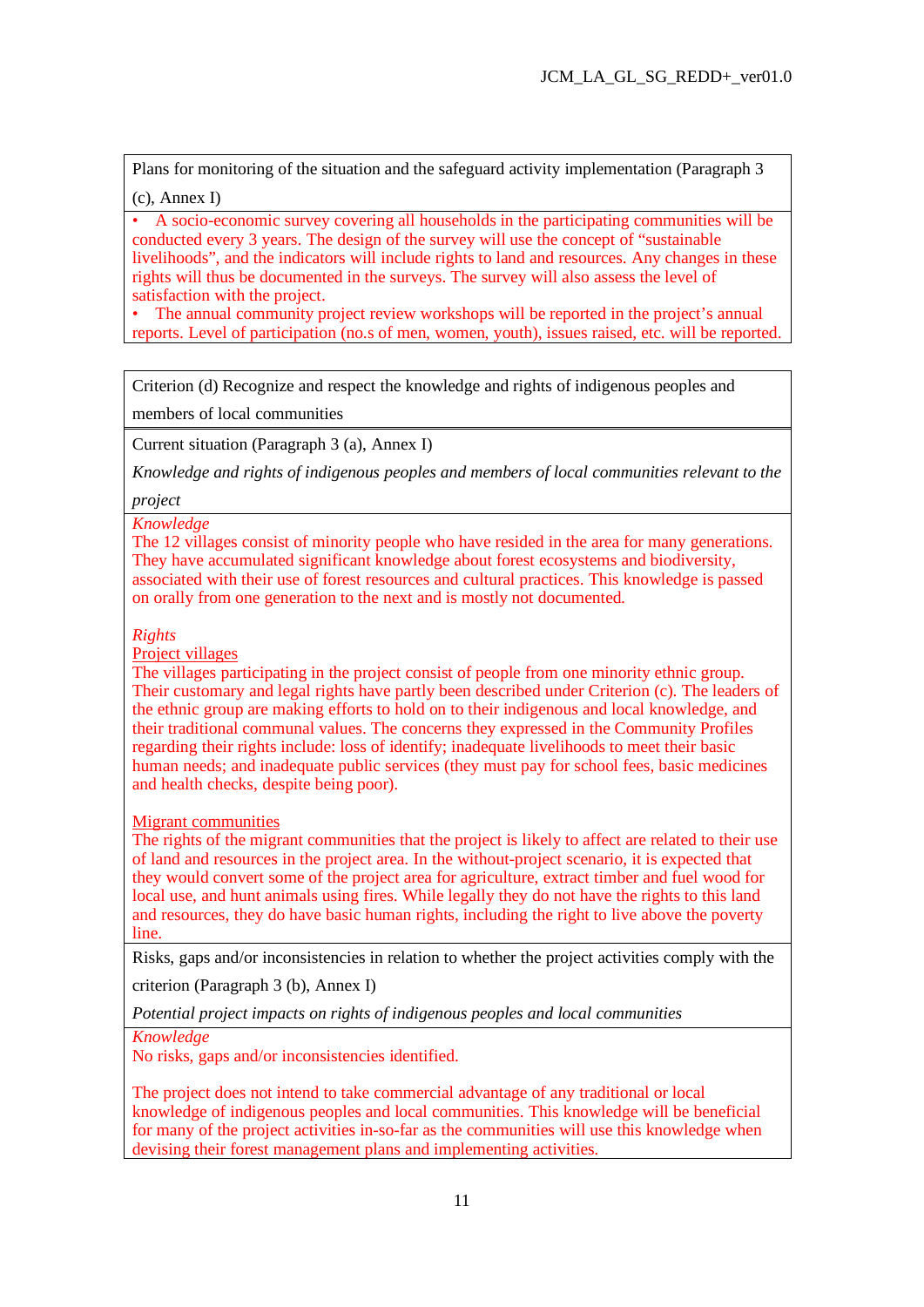#### *Rights*  Several risks and 1 gap identified.

#### Project communities

The project is not expected to compromise any rights of the participating communities, but rather to contribute to their livelihoods and wellbeing. This is explained under criterion (i).

Nevertheless, there are risks that some of the organic farming activities may not perform optimally, either because of technical issues associated with cultivation or volatility of market prices. Poor performance of the woodlots planted to provide timber for local use and fuel wood is another risk. If these risks were to eventuate, the wellbeing of households that in the without-project scenario would have cleared forest in the project area for agriculture will decrease, at least in the short-term.

There is also some risk that if the forest patrols are not well-organized, the villagers participating in the patrols could be exposed to violence.

#### **Migrant communities**

There is a risk that if the woodlots supported by the project in the migrant communities are not productive, their wellbeing might be adversely affected, as the project will stop their conversion in the project area and reduce the volume of timber and fuel wood they extract from the project area.

Gender issues and vulnerable households

Gap: No analysis of vulnerable households or gender issues was conducted during the project design, though focus group discussions with women were held during the community workshops.

Plans for safeguards activities (Paragraph 3 (c), Annex I)

· To safeguard women and vulnerable households: In year 1 of the project, a social survey will be conducted to identify how the project activities can best accommodate the needs of women and of vulnerable households.

· To reduce risk of low production under organic farming: Company ABC will establish a system for intensive scientific monitoring of inputs, methods and yields. Good practices from other parts of the country and region will be surveyed and adopted.

· To reduce the risk of forest patrols facing violence: Local forest officers will participate in the forest patrols in high risk areas.

Plans for monitoring of the situation and the safeguard activity implementation (Paragraph 3

(c), Annex I)

The Project Steering Committee will report in its minutes the implementation of the Year 1 social survey on women and vulnerable households. Appropriate methods and indicators will be used and the results will inform the design of the 3-yearly socio-economic household surveys.

· Monitoring of project impacts on knowledge and rights of indigenous peoples and members of local communities will be conducted as part of the 3-yearly socio-economic household surveys. The methods and indicators of the household survey will be developed within the first year of the project. Indicators for women's rights, the wellbeing of vulnerable households, and the rights (including wellbeing) of the participating in communities and affected migrant communities, will be included.

· A monitoring form for the forest patrols will be developed, and the completed forms will be lodged with the Community Forest Management Committees and the Project Management Office. Any threats of violence to patrol teams will be recorded.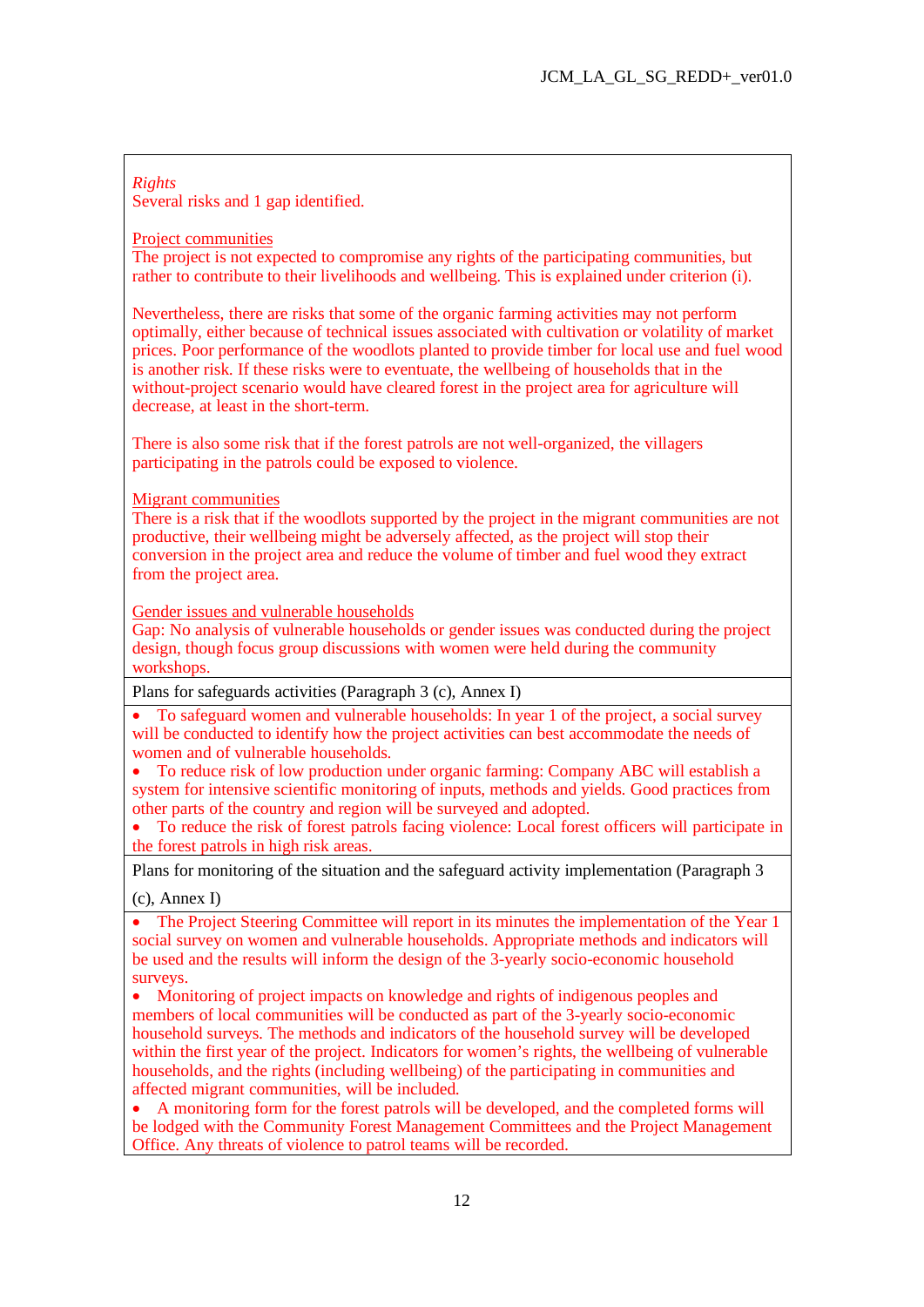Criterion (e) Promote and support the full and effective participation of relevant stakeholders, in particular indigenous peoples and local communities

Current situation (Paragraph 3 (a), Annex I)

*Project stakeholders and their participation* 

Stakeholder mapping exercises were conducted by the project participants and with the project communities. These exercises identified the following project stakeholders and their interests in the project:

| <b>Stakeholders</b>                   | <b>Interests in project</b>                                             |  |  |  |
|---------------------------------------|-------------------------------------------------------------------------|--|--|--|
| <b>Primary project stakeholders</b>   |                                                                         |  |  |  |
| 4 participating                       | Potential benefits from more defendable legal rights to forests; Income |  |  |  |
| communities                           | from sale of organic produce; Institution building                      |  |  |  |
| Department of                         | Build expertise from involvement in a successful REDD+ project;         |  |  |  |
| <b>Forests</b>                        | Expansion and strengthening of the Community Forest Programme           |  |  |  |
| <b>Company ABC</b>                    | Revenue from international sales of certified organic produce           |  |  |  |
| (Japan)                               |                                                                         |  |  |  |
| <b>Company DEF</b>                    | Conservation of biodiversity rich tropical forests, including through   |  |  |  |
| (Japan)                               | REDD+ projects                                                          |  |  |  |
| <b>NGO ABC</b>                        | Supports its mission of promoting community-based natural resource      |  |  |  |
| (Lao PDR)                             | management                                                              |  |  |  |
| Provincial                            | Build expertise from involvement in a successful REDD+ project;         |  |  |  |
| <b>Forest Office</b>                  | Expansion and strengthening of the Community Forest Programme in        |  |  |  |
|                                       | province XYZ                                                            |  |  |  |
| Government of                         | Implementation of the JCM; May contribute to INDC; Demonstrates         |  |  |  |
| Lao PDR                               | implementation of the national REDD+ strategy                           |  |  |  |
| Government of                         | Implementation of the JCM with significant biodiversity and             |  |  |  |
| Japan                                 | community benefits                                                      |  |  |  |
| <b>Secondary project stakeholders</b> |                                                                         |  |  |  |
| Migrant                               | Impact of project on forest access and benefits they can receive from   |  |  |  |
| communities                           | woodlots                                                                |  |  |  |
| Other                                 | <b>Supports their mandates</b>                                          |  |  |  |
| government                            |                                                                         |  |  |  |
| departments:                          |                                                                         |  |  |  |
| Agriculture,                          |                                                                         |  |  |  |
| Environment,                          |                                                                         |  |  |  |
| Lands, and                            |                                                                         |  |  |  |
| <b>Climate Change</b>                 |                                                                         |  |  |  |
| <b>Universities</b>                   | Research with high practical relevance                                  |  |  |  |
| <b>KLM, NOP</b>                       |                                                                         |  |  |  |
| Provincial                            | Interest in implementing provincial land use plan                       |  |  |  |
| government                            |                                                                         |  |  |  |
| <b>Tertiary project stakeholders</b>  |                                                                         |  |  |  |
| <b>Residents</b>                      | Improved water supply from streams running through project area         |  |  |  |
| /farmers in                           |                                                                         |  |  |  |
| lower parts of                        |                                                                         |  |  |  |
| watersheds                            |                                                                         |  |  |  |
| <b>NGO DEF</b>                        | Interest in how the project contributes to household wellbeing          |  |  |  |
| (local NGO                            |                                                                         |  |  |  |
| supporting                            |                                                                         |  |  |  |
| community                             |                                                                         |  |  |  |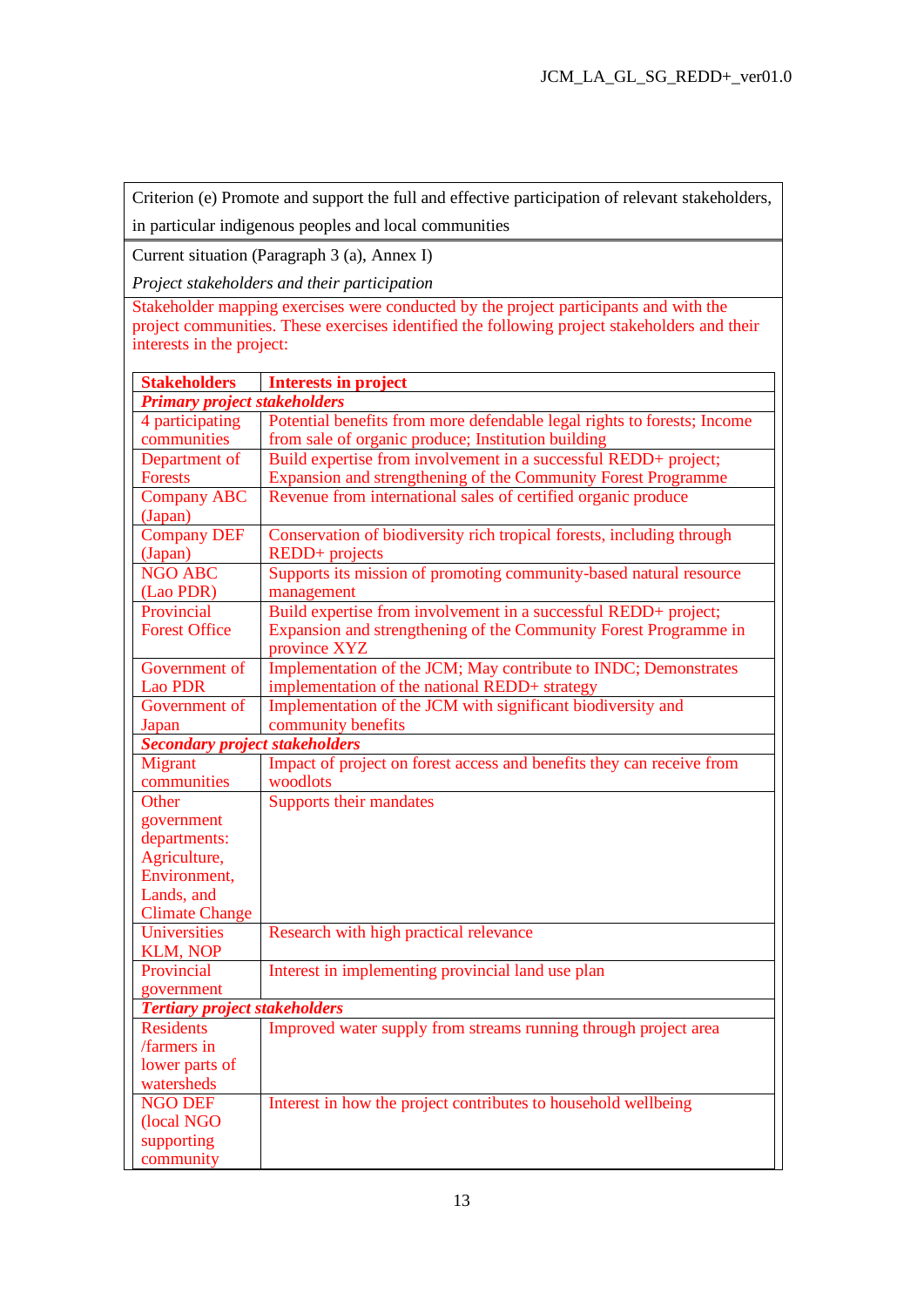| health and<br>environment<br>programme) |                                                 |
|-----------------------------------------|-------------------------------------------------|
| Religious<br>groups                     | Using the forest for meditation and prayer      |
| Bird watchers,<br>schools, etc.         | Recreation and study activities in project area |

## **Level and types of participation**

An independent study has found that in Lao PDR the Community Forestry Guidelines empower local people with full rights on forest resources and also enables them to establish rules and regulations suited to their cultural and socioeconomic conditions (Reference AAA). The project thus supports the efforts of Lao PDR to increase community participation in the management of the permanent forest estate.

The level of participation of the local communities in the project is high. Participation is a cross-cutting concern that has been reflected in the design of all elements of the project. The communities have been involved in project design, as explained above and are the central actors in implementation, as they will design and implement the forest management plans.

### *Capacity building for participation*

To enhance community participation in all aspects of the project, various training modules will be developed and implemented. Under an earlier initiative, training was provided to the communities on participatory GIS and handheld GPS devices for the purpose of mapping their forest boundaries. Training modules to involve the communities in carbon stock and biodiversity monitoring will be developed and deployed within 1 year of project validation.

Risks, gaps and/or inconsistencies in relation to whether the project activities comply with the

criterion (Paragraph 3 (b), Annex I)

*Potential to enhance stakeholder participation, including through capacity building*  1 gap identified.

There are no obvious ways to enhance community participation further within the budgetary constraints of the project. However, a gender analysis is yet to be conducted to ensure that women's participation is monitored and that they fully participate in the project. The same applies to vulnerable households.

Plans for safeguards activities (Paragraph 3 (c), Annex I)

• In Year 1 of the project, a social survey will be conducted to identify how the project activities can best accommodate the needs of women and of vulnerable households. The results will be provided to the Community Forest Management Committees with guidance on how to increase participation, if necessary.

Plans for monitoring of the situation and the safeguard activity implementation (Paragraph 3

(c), Annex I)

The Project Steering Committee will report in its minutes the implementation of the Year 1 social survey on women and vulnerable households.

· Indicators to monitor the participation of women and vulnerable households will be included in the 3-yearly socio-economic household survey.

Criterion (f) Provide equal employment opportunities and adequate working conditions

Current situation (Paragraph 3 (a), Annex I)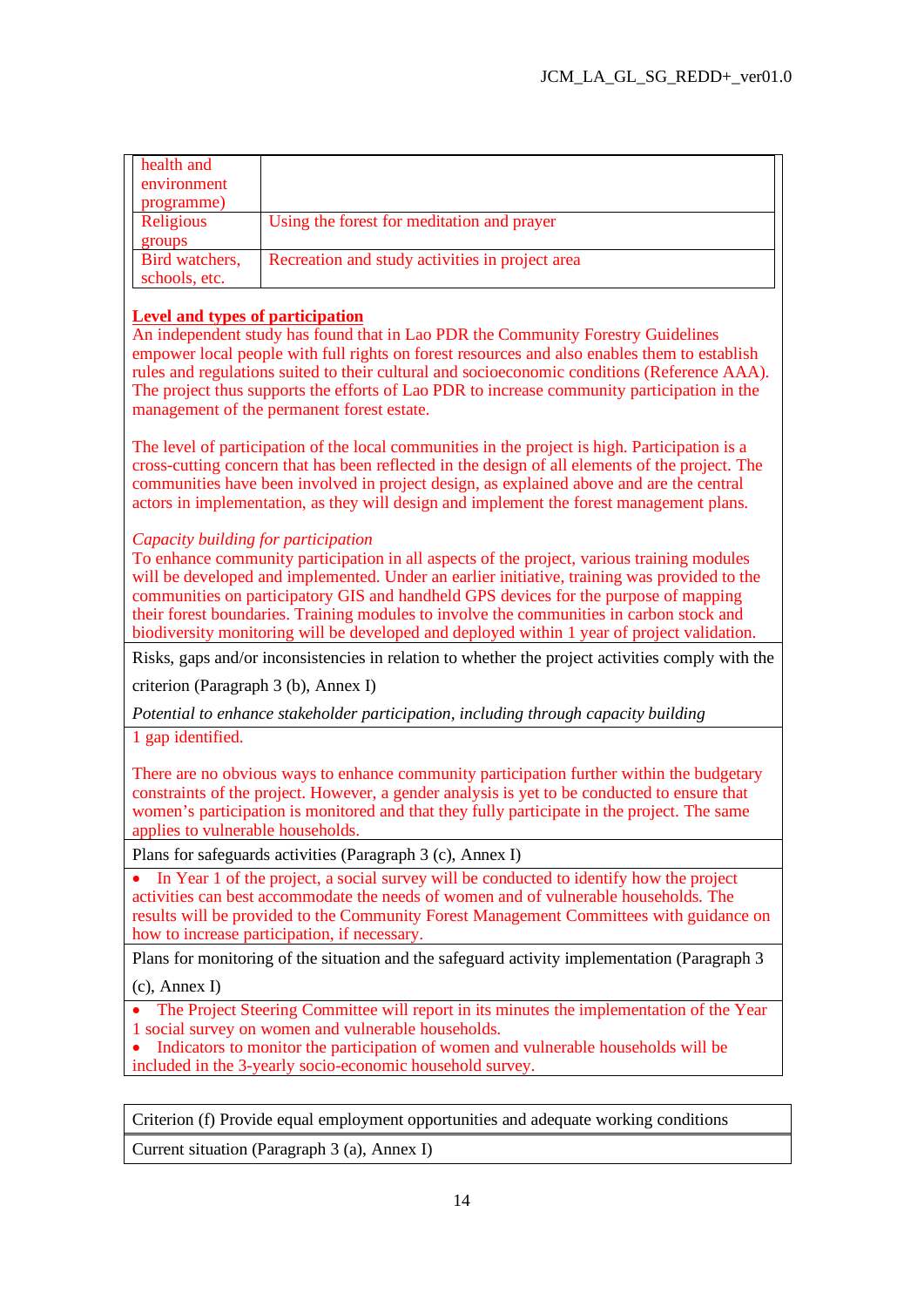*Employment policy, occupational health and safety, wages, training and supervision, and* 

*worker grievances* 

Once the project is fully launched, Company ABC, Company DEF and NGO ABC will be responsible for the recruitment of all positions, including technical, administrative, management and field officers. Under the employment policy, recruitment will be open and will comply with the labor laws of Lao PDR, which sets out minimum wage rates and procedures for workers to have their grievances addressed. Preference will be given to local recruitment when candidates have equivalent capacities. People from the 4 local communities will be recruited for biomass and biodiversity surveys, and forest patrols, with preference given to vulnerable households. Training for these roles will be provided. Women's participation will be encouraged and their level of participation will be monitored.

Risks, gaps and/or inconsistencies in relation to whether the project activities comply with the

criterion (Paragraph 3 (b), Annex I)

*Equal employment opportunities and adequate working conditions* 

Gaps identified.

Work safety concerns associated with activities in and around the project area include the risk of contracting malaria, injuries when moving through the forest, getting temporarily lost, dehydration and snake bite. For fire suppression, safety concerns include smoke inhalation and burns. A safety plan to deal with these risks and training on health and safety are outstanding.

Plans for safeguards activities (Paragraph 3 (c), Annex I)

The project will create a comprehensive safety plan within 6 months of the project start, with input from staff, government officials, and communities, with the goal of reducing the risk of illness and accidents.

· Training on health and safety will be provided to all workers.

· Designated personnel will be trained in first aid and first aid kits will be provided for outdoor work. The Senior Project Manager will ensure that the first aid kits are maintained.

Plans for monitoring of the situation and the safeguard activity implementation (Paragraph 3

(c), Annex I)

Implementation of the project's employment policy will be monitored and the results provided as part of the project's annual report.

Accident-at-work records will be completed within one week after any incident using a standard form and will be filed at the Project Management Office.

The Project Steering Committee will confirm that the safety plan has been developed, the trainings conducted, and the first aid kits purchased.

Criterion (g) Conserve natural forests

Current situation (Paragraph 3 (a), Annex I)

*Natural forests in the project area* 

The project area consists of 4 parcels of forest comprised of lowland evergreen forest. These are

multi-storey forests with more than 80% trees of evergreen species, and a canopy cover of over 80 per cent. Emergent trees include *Ficus*, *Dipterocarpus alatus*, *Shorea vulgaris*, *Anisoptera cochichinnensis* and *Tetrameles nudiflora*.

Risks, gaps and/or inconsistencies in relation to whether the project activities comply with the

criterion (Paragraph 3 (b), Annex I)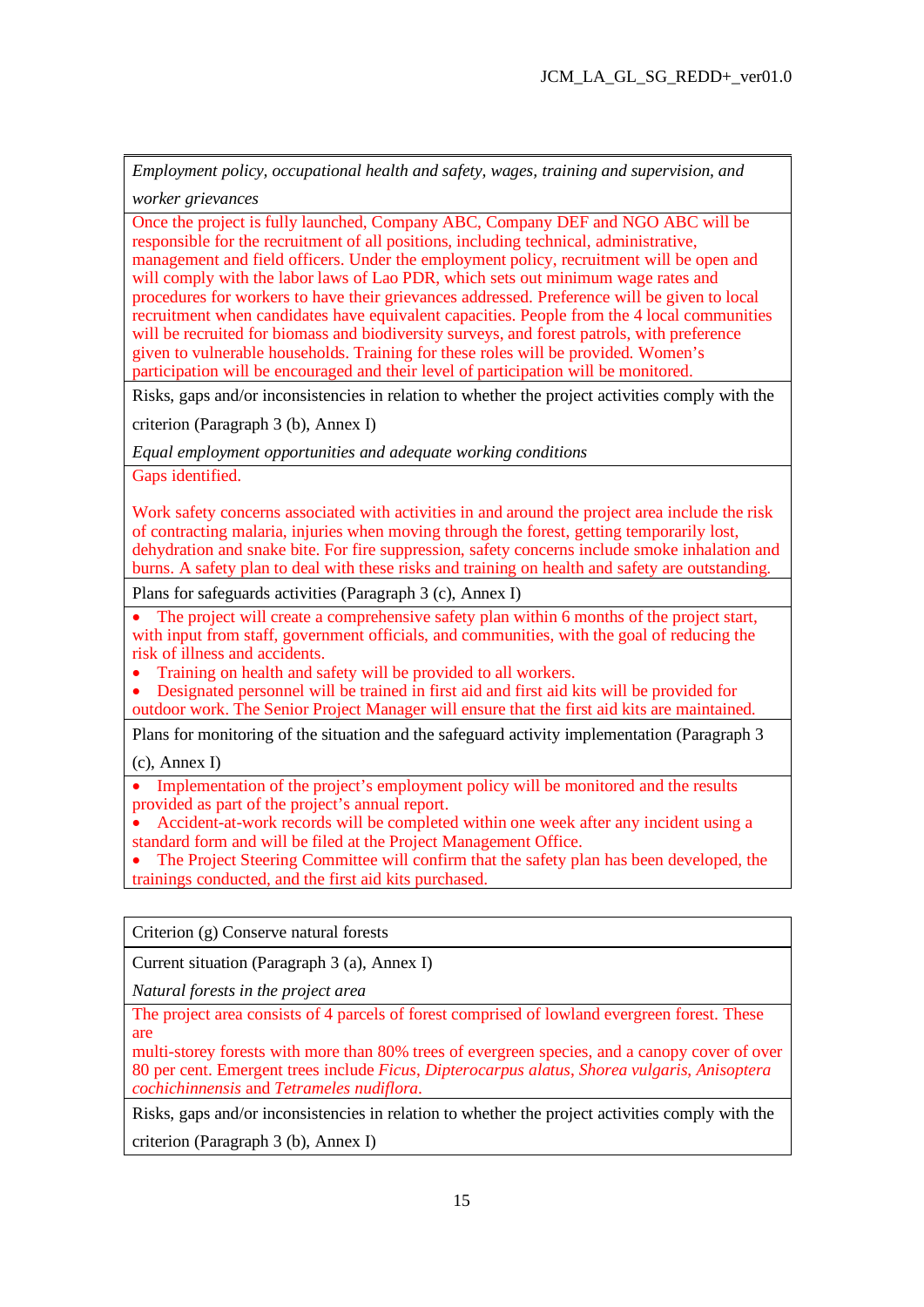*Clearing or disturbance of trees of other natural forest vegetation* 

None identified.

The project includes no plans to clear any natural forest, other than the cutting of 5 meter wide fire lines and buffer areas surrounding forests and agricultural lands, as a conservation activity to protect the forest from the spread of fires. For patrols, existing tracks will be used and there is no intention to cut new tracks.

Plans for safeguards activities (Paragraph 3 (c), Annex I)

Considered not necessary.

Plans for monitoring of the situation and the safeguard activity implementation (Paragraph 3

(c), Annex I)

Forest in the project area will be monitored following the procedures set out in the monitoring plan that is part of the PDD.

Criterion (h) Respect other prioritized areas that have high values for the conservation of

biological diversity and ecosystem services

Current situation (Paragraph 3 (a), Annex I)

*Other areas with high values for the conservation of biological diversity and ecosystem services* 

*that could be impacted* 

No comprehensive study or mapping of high conservation values has been conducted in province XYZ, but the existence of high conservation values in and around the project area is evident from local consultations and a number of national and local studies (Reference BBB, Reference CCC, Reference DDD). In terms of biodiversity values, sightings of tigers, leopards, jungle cats, pileated gibbons, dholes, elephants, bantengs, gaurs, and sun bears, many of which are on the IUCN endangered species list, have been reported in province XYZ. Province XYZ also holds important indicator bird species, some of which are critically endangered. In addition to biodiversity, the forests around the project area provide important ecosystem services to the local communities and wider region, especially in relation to water security and soil protection.

Based on a review of the literature and discussions with local authorities and the communities, a preliminary attempt has been made below to sketch what may generally be considered high conservation value areas near to the project area that the project activities could potentially impact. Two areas have been identified. One is an area of mostly remnant forest, with some secondary forest, that is slowly giving way to crop land, and the other is a wetlands area.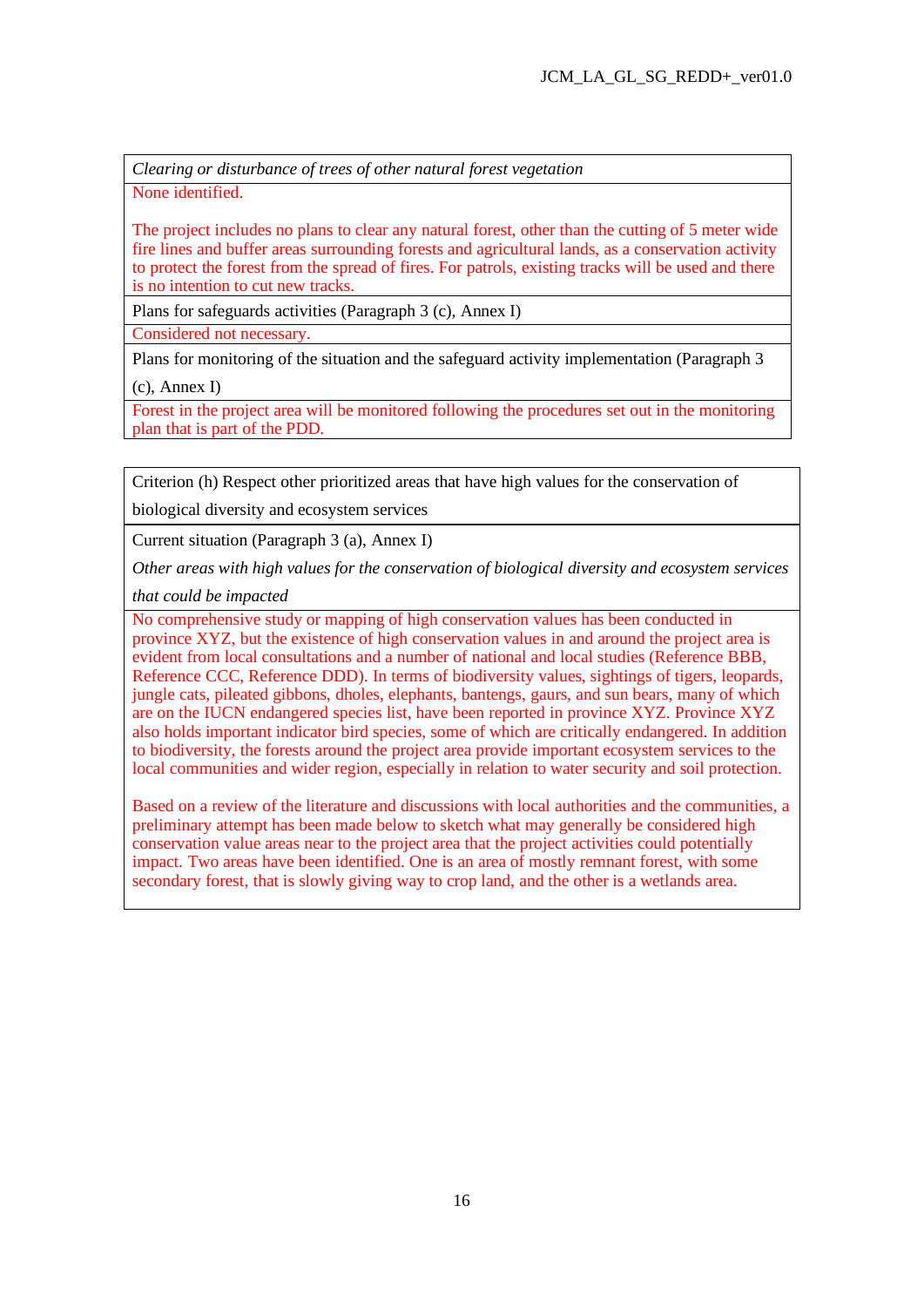

Risks, gaps and/or inconsistencies in relation to whether the project activities comply with the criterion (Paragraph 3 (b), Annex I)

*Impacts of the project activities on biological diversity and ecosystem services in the identified areas* 

Potential for risks highly unlikely.

There is no apparent risk of the project failing to respect other areas that have high values for the conservation of biological diversity and ecosystem services. To the contrary, significant benefits from the project for such areas are anticipated. Forest conservation in the project area will contribute to the conservation of the wider remnant forest area as it acts as a barrier to the spread of deforestation deeper into the forest. Organic methods will be used for agricultural intensification and these are anticipated to improve rather than reduce downstream water quality.

To completely rule out risks, a comprehensive study of HCVs is required.

Plans for safeguards activities (Paragraph 3 (c), Annex I)

· A comprehensive study on project related HCVs will be conducted by Year 3. The results of this study will be used to identify whether any further safeguard activities are necessary.

Plans for monitoring of the situation and the safeguard activity implementation (Paragraph 3 (c), Annex I)

The HCV report will be available on the project website at the end of Year 3.

Criterion (i) Generate other social and environmental benefits

Current situation (Paragraph 3 (a), Annex I)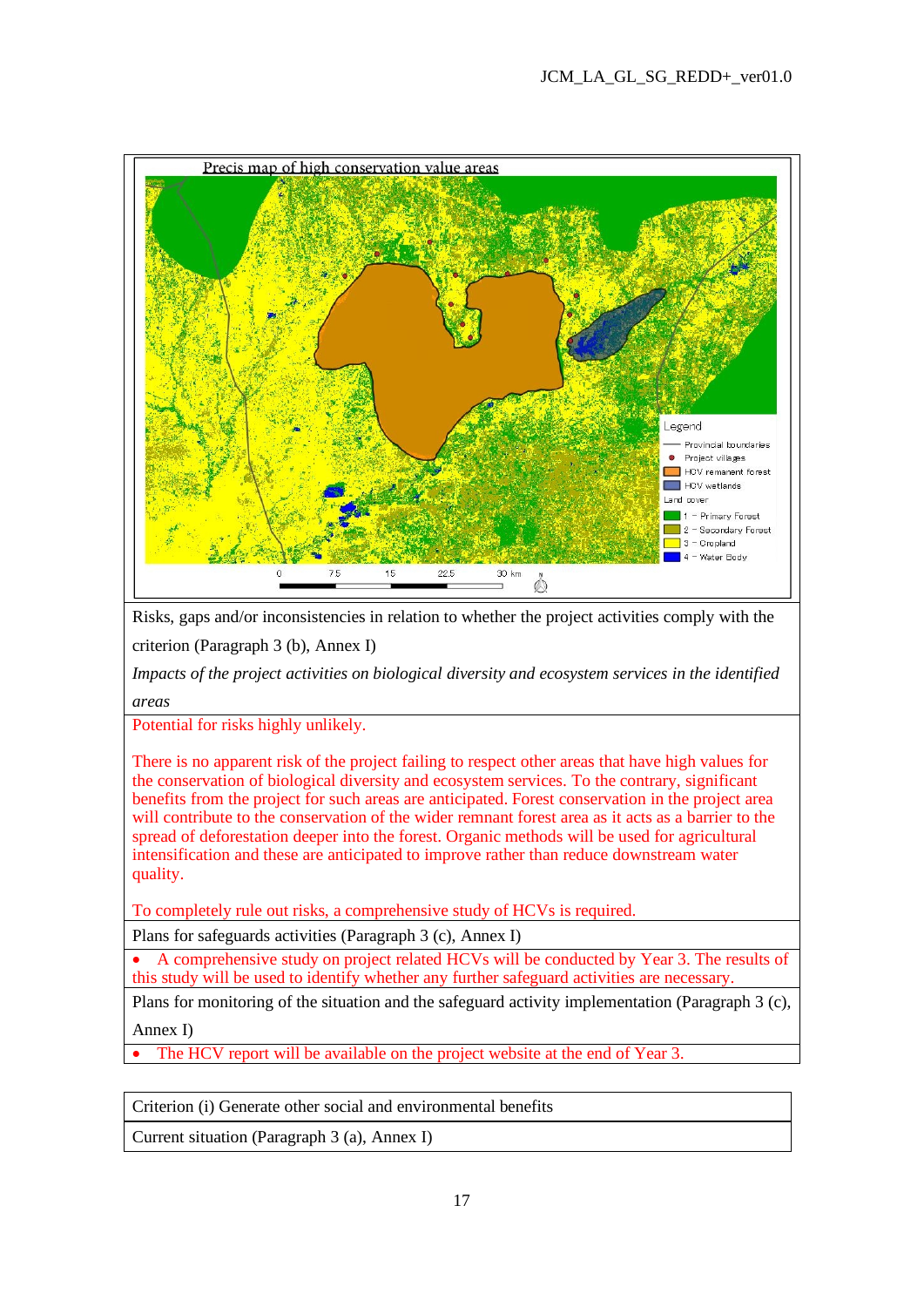*Living standards in the project vicinity* 

Most households in the project villages base their livelihoods on the small plots of agricultural land that they have acquired ownership rights of. This rain fed agricultural land provides subsistence food and generates some cash income for the households. The Community Profiles reveal that most households only produce sufficient food for 10 months of the year. They supplement their diet with forest foods such as wild tubers, mushrooms, and wild vegetables. Rice, cooking oil, salt and other basic commodities are sometimes purchased from the local market. The households also raise chickens, pigs and water buffalo, which they sell during emergencies or other times when they require larger sums of cash. Some households also generate income through the sale of non-timber forest products, such as bush honey. The Community Profiles provide the numbers of people in each community that have off-farm waged employment. Annual income for most households is less than US\$1,500, with many households living near the poverty line.

Risks, gaps and/or inconsistencies in relation to whether the project activities comply with the

criterion (Paragraph 3 (b), Annex I)

*Social and environmental benefits* 

No risks, gaps and/or inconsistencies identified.

It is anticipated that the project will generate significant social and environmental benefits. Without the project, it will be difficult for the communities to improve their livelihoods and wellbeing, due to rapid population growth, the degradation of natural ecosystems, lack of financial capital, and lack of knowledge and skills to increase agricultural productivity or secure paid employment. The only other NGO active in the village is local NGO DEF, which provides training on basic health care and distributes medicines at low cost. The project participants are working closely with NGO DEF to ensure that our project activities complement theirs.

### **Social benefits**

*Livelihoods* 

• The project will contribute to livelihoods through agricultural intensification (certified export quality organic produce); employment in project activities; a sustainable supply of timber and fuel wood for local use; and maintaining the legal right of communities to use forest resources. By conserving forest cover, the communities will also benefit from forest ecosystem services, such as regular stream flows and good water quality.

### *Strengthening community institutions*

• Traditional leadership is eroding in the communities and village elders fear the exposure of their young people to negative outside influences. Project support to the 4 Community Forest Management Committees will make an important contribution to maintaining strong leadership in the communities.

### **Environmental benefits**

• The environmental benefits are associated with the conservation of biodiversity rich forests with high carbon stocks that provide important ecosystem services to adjacent communities and the country as a whole.

Plans for safeguards activities (Paragraph 3 (c), Annex I)

Considered not necessary.

Plans for monitoring of the situation and the safeguard activity implementation (Paragraph 3

(c), Annex I)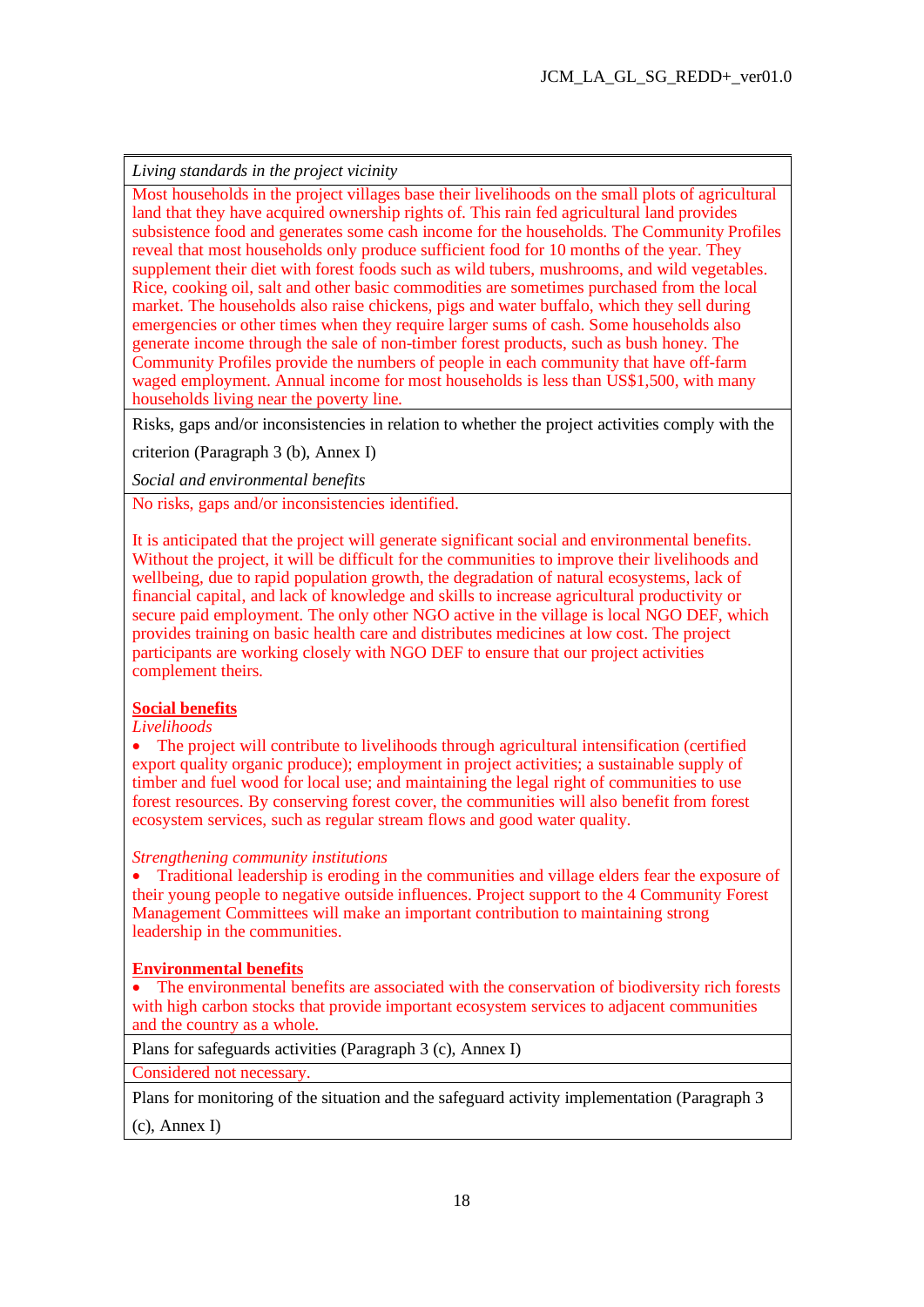A household socio-economic impact survey and a biodiversity survey will be conducted in every  $3<sup>rd</sup>$  year of the project. The designs for the surveys will be completed in Year 1 of the project. Community members will be trained to participate in the biodiversity surveys. The surveys will incorporate the HCV concept and cover project impacts within and outside the project and activity areas.

Criterion (j) Address the risks of reversals

Current situation (Paragraph 3 (a), Annex I)

*Risks of reversals* 

The possible risk of reversals that could face the project are:

· Unprecedented large forest fires due to climate change

There is a risk that unprecedented large forest fires could occur, if climate change results in forest drying.

• Lack of capacities to coordinate and implement the project

Bringing together all primary stakeholders to ensure the project activities are fully implemented and monitoring conducted as planned will be a significant challenge for the Project Management Office.

• Governance issues

Governance issues that could arise, such as lack of accountability and transparency in allocation of resources, could lead to the cessation of the project.

• Loss of interest

Stakeholders could lose interest in the project, if the anticipated benefits are lower than expected, and if more profitable land use options become available. The communities could also lose interest if the forestry officers are overbearing and show no empathy towards them.

Risks, gaps and/or inconsistencies in relation to whether the project activities comply with the

criterion (Paragraph 3 (b), Annex I)

*Project activities to reduce risk of reversals and expected effectiveness* 

The project has several activities that reduce the risk of reversals; however, not all risks are addressed as some are beyond the control of the project.

· Unprecedented large forest fires due to climate change

The project includes a number of activities to prevent and suppress forest fires, and these could be expanded if necessary. The Community Forest Management Plans will include the cutting of 5 meter wide fire lines and clearing lying deadwood (which will be used locally as fuelwood). Fire lines have proved effective in other areas. Voluntary fire brigades and a cellular phone network for quick sharing of information on forest fires will also be established as part of the project activities. It is anticipated that these activities will significantly reduce, though not entirely eliminate, forest fires.

• Lack of capacities to coordinate and implement the project

The project will recruit a senior local manager who is widely recognized and respected by the project stakeholders, having held similar positions in the past. With support from the project participants, it is anticipated that the project manager should be able to overcome any coordination challenges.

• Governance issues

There are wider governance issues in the country and province that are beyond the project's control. For the project, strong governance is provided through its financial management system, participatory mechanisms and processes, processes to keep stakeholders, particularly the communities, well informed, and its steering committee.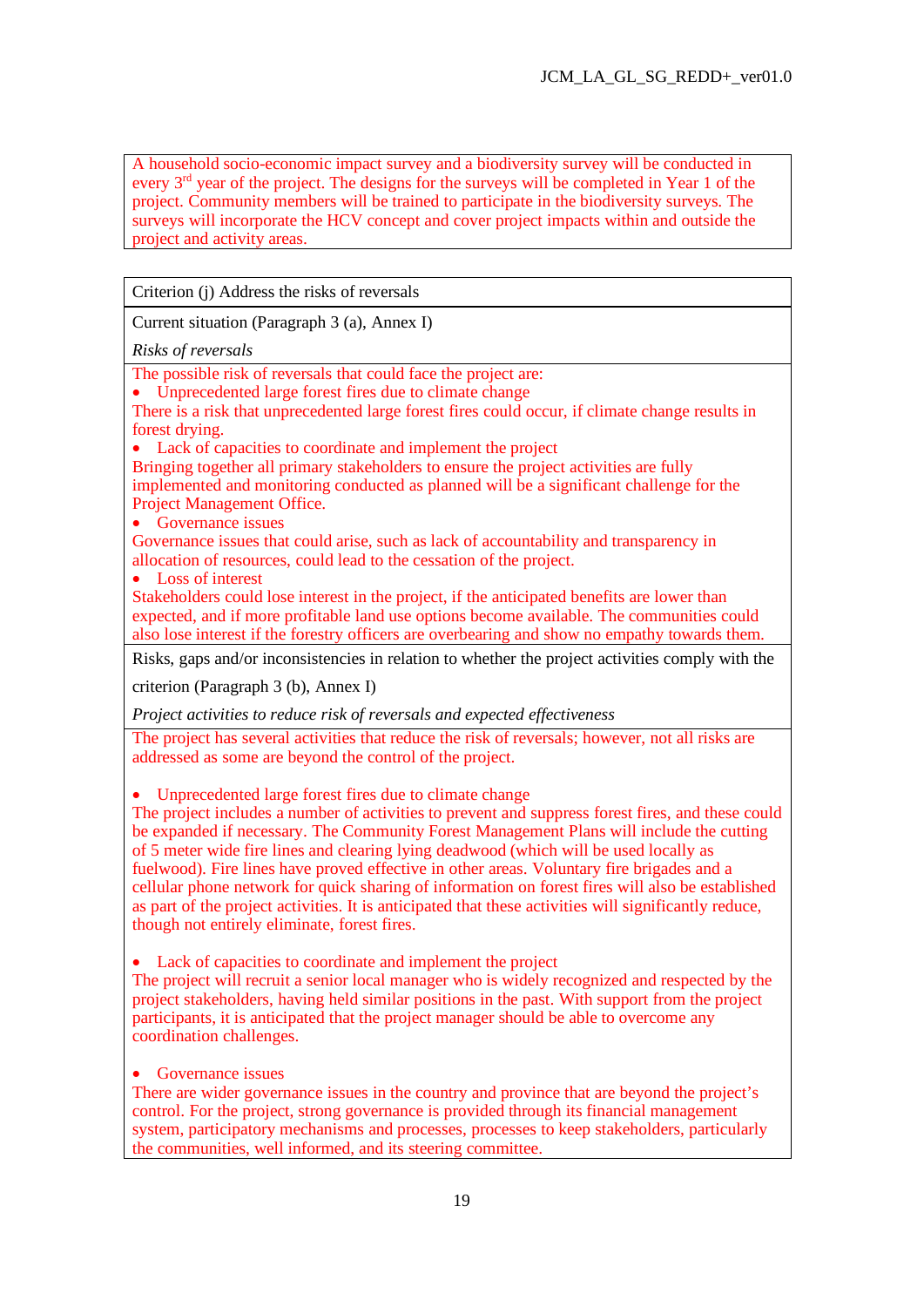## • Loss of interest

Intensive scientific monitoring and adoption of proven methods and practices are expected to result in high yields of quality organic produce. This is expected to maintain strong interest in the project. However, some years are likely to generate lower yields than others due to variations in weather patterns and market prices may also fluctuate from one year to the next.

Plans for safeguards activities (Paragraph 3 (c), Annex I)

Loss of interest

Additional incentives can be provided to the communities and can assist in maintaining their strong interest in the project, especially if payments for organic agricultural produce are lower than anticipated. A small grants programme will be established in Year 1 for communities to apply for one project every second year. The community projects could, for example, be piped water systems, which some communities have expressed a need for. Experts will be brought in as required to advise on the selection, design and maintenance of community projects. In addition, to increase benefits to the communities a microfinance scheme will be set up. Communities will have access to low interest loans with flexible repayment terms for investment in microenterprises. Training on microenterprise development will be provided.

Also, training on community engagement will be provided to the forestry officers for them to have the skills necessary to work constructively with the local communities.

Plans for monitoring of the situation and the safeguard activity implementation (Paragraph 3

(c), Annex I)

- Forest fires will be monitored annually.
- The Steering Committee will note in its meeting records any issues with stakeholder coordination as well as wider governance issues in the province and country that could affect the project.
- · Indicators to monitor the community projects and the microfinance scheme will be developed and will be included in the 3-yearly household socio-economic impact surveys.

• Training of forestry offices on community engagement will be recorded in the project's annual reports. The Project Management Office will keep a record of any difficulties that are directly observed or reported by the Community Forest Management Committees.

Criterion (k) Reduce the risks of emissions displacement

Current situation (Paragraph 3 (a), Annex I)

*Risks of emissions displacement* 

Displacement of emissions is included in the project accounting as it is anticipated that if the project is implemented migrant and local communities will clear forests in the surrounding area as they are seeking to open up more land for cropping.

Risks, gaps and/or inconsistencies in relation to whether the project activities comply with the

criterion (Paragraph 3 (b), Annex I)

*Project activities to reduce risk of emissions displacement and expected effectiveness* 

No risks, gaps and/or inconsistencies identified.

The activities to reduce the risks of emissions displacement are agricultural intensification through organic farming of high-value agricultural produce for export and the establishment of woodlots to provide timber and fuel wood for local use and a source of income from sales to local buyers. Safeguards to increase the likely effectiveness of these activities have been described in criterion (d).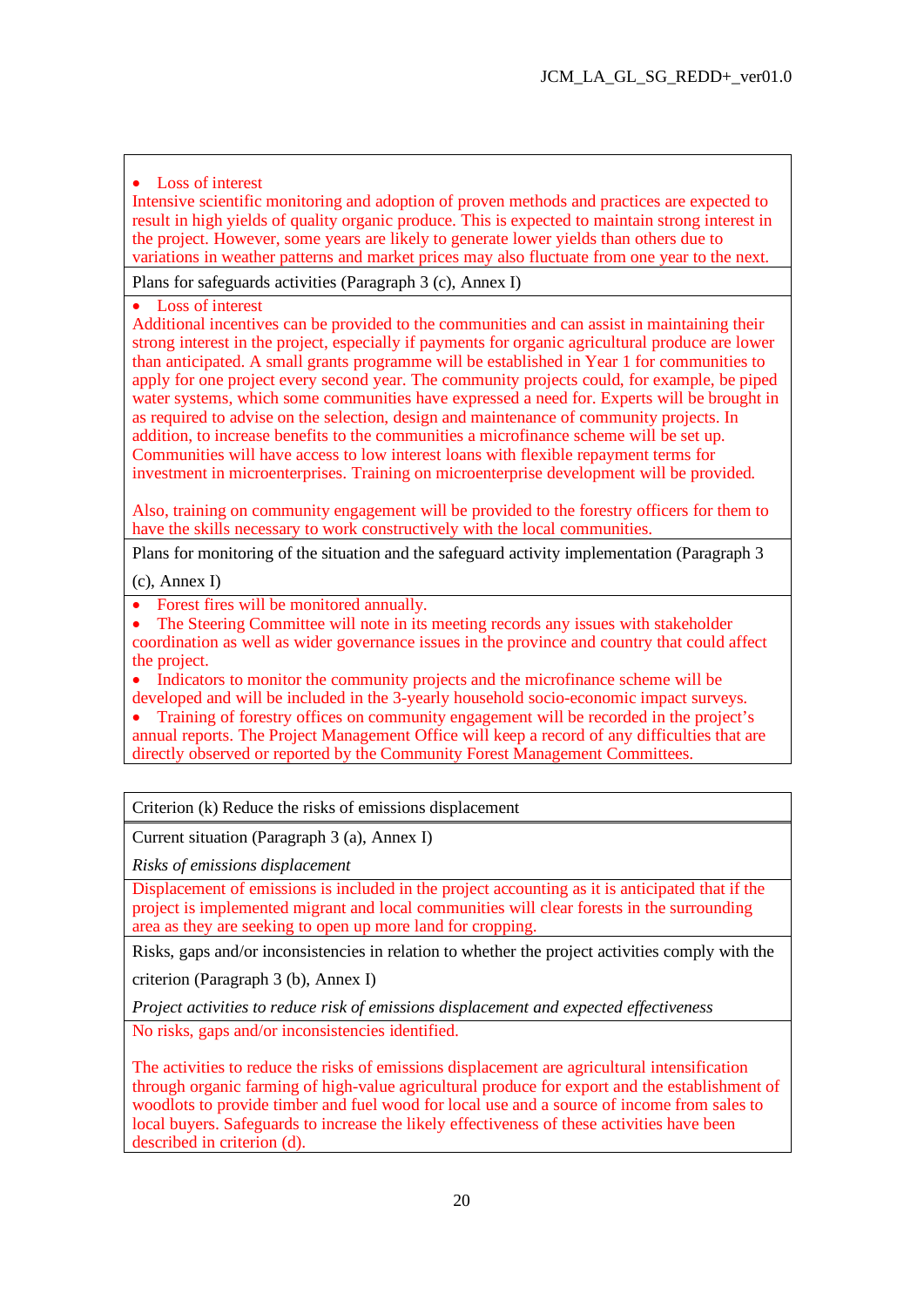Plans for safeguards activities (Paragraph 3 (c), Annex I)

None considered necessary.

Plans for monitoring of the situation and the safeguard activity implementation (Paragraph 3 (c), Annex I)

• The productivity of the agricultural land under intensification and of the planted woodlots will be included as indicators in the 3-yearly socio-economic assessments.

# **5.2. Completing a SGPR form**

## **A. Project description**

A.1. Title of the JCM project

## A.2. General information of project

| Reference Number                         |  |
|------------------------------------------|--|
| Registration date                        |  |
| Monitoring period                        |  |
| List of documents to be attached to this |  |
| form, if necessary                       |  |

## **B. Progress of implementing the safeguard activities compliant with the plans**

Criterion (a) Complement or be consistent with the objectives of relevant laws, policies, programmes and other instruments at national, regional and local levels and relevant international conventions and agreements concluded by the Lao People's Democratic Republic.

| Plans                                    | Safeguard                                 |  |
|------------------------------------------|-------------------------------------------|--|
| specified in                             | activities                                |  |
| the SGIP<br>(including<br>any revisions) | Monitoring of<br>the situation<br>and the |  |
|                                          | safeguard<br>activities                   |  |
| Monitoring<br>results                    | Situation                                 |  |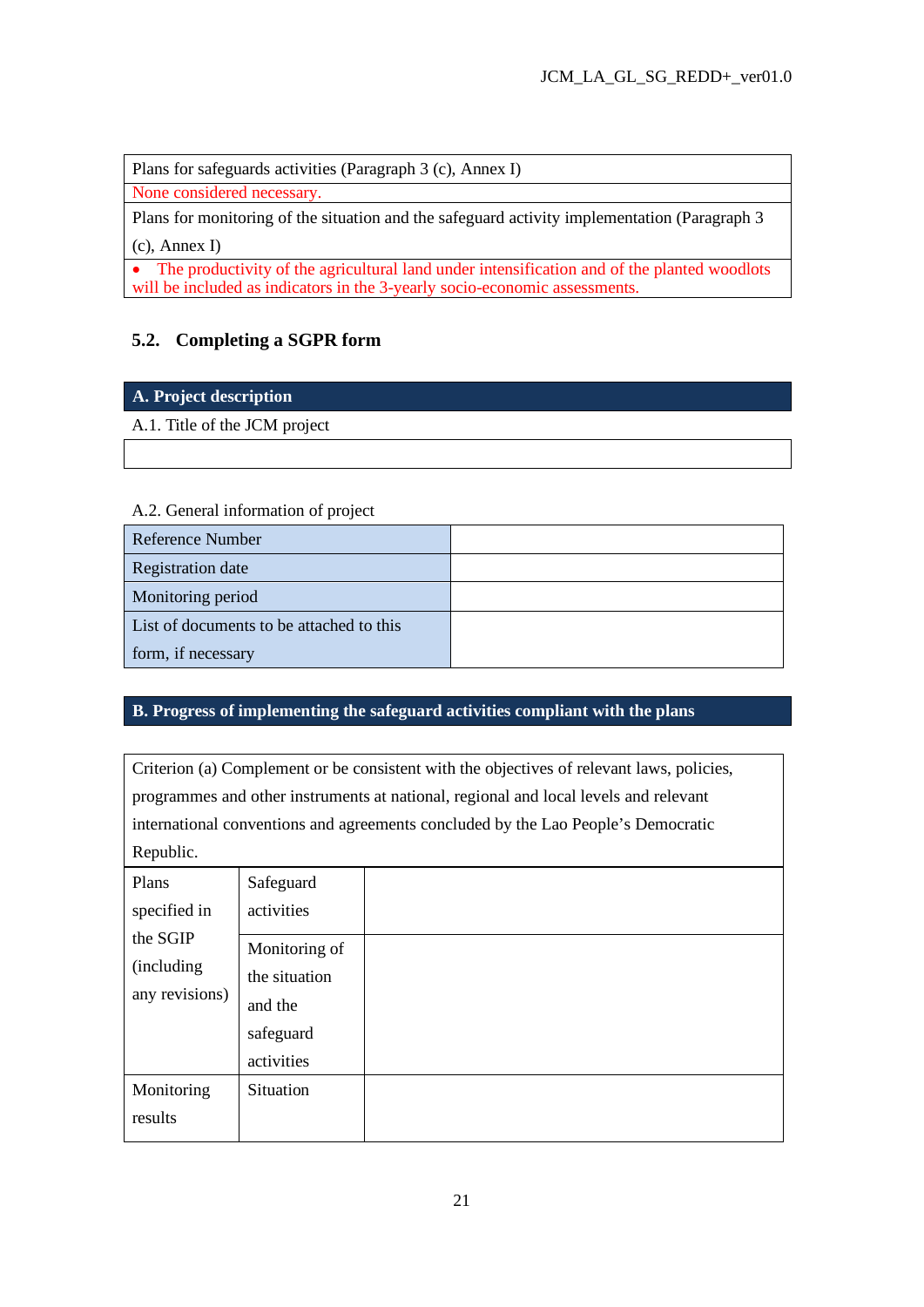| (Paragraph 3     | Implementation |  |
|------------------|----------------|--|
| $(f)$ , Annex I) |                |  |
|                  | Impacts        |  |
|                  |                |  |
| Improvements     | Safeguard      |  |
| for next         | activities     |  |
| monitoring       | Monitoring of  |  |
| period           | the situation  |  |
| (Paragraph 3     | and the        |  |
| $(g)$ , Annex I) | safeguard      |  |
|                  | activities     |  |

# *These instructions apply to all safeguard criteria: a, b, c, d, e, f, g, h, i, j and k.*

*Describe the plans for safeguard activities and the processes to monitor their implementation and impacts, including any revisions of the plan when the need for new and/or strengthened safeguards activities was identified in the previous SGPR.* 

*Describe the results of the monitoring, providing details on any change in the situation since the start of the project, how and the extent to which the safeguard activities were implemented and the impacts of the activities.* 

*Based on the results of the monitoring, assess whether additional safeguards are needed and whether the existing safeguards and/or their monitoring should be strengthened. If so, describe the additional or strengthened safeguard activities and/or monitoring processes that are planned for the next monitoring period.*  the contract of the contract of the contract of the contract of the contract of

| Criterion (b) Establish transparent and effective project governance structures |                                                                      |  |
|---------------------------------------------------------------------------------|----------------------------------------------------------------------|--|
| Plans<br>specified in                                                           | Safeguard<br>activities                                              |  |
| the SGIP<br>(including)<br>any revisions)                                       | Monitoring of<br>the situation<br>and the<br>safeguard<br>activities |  |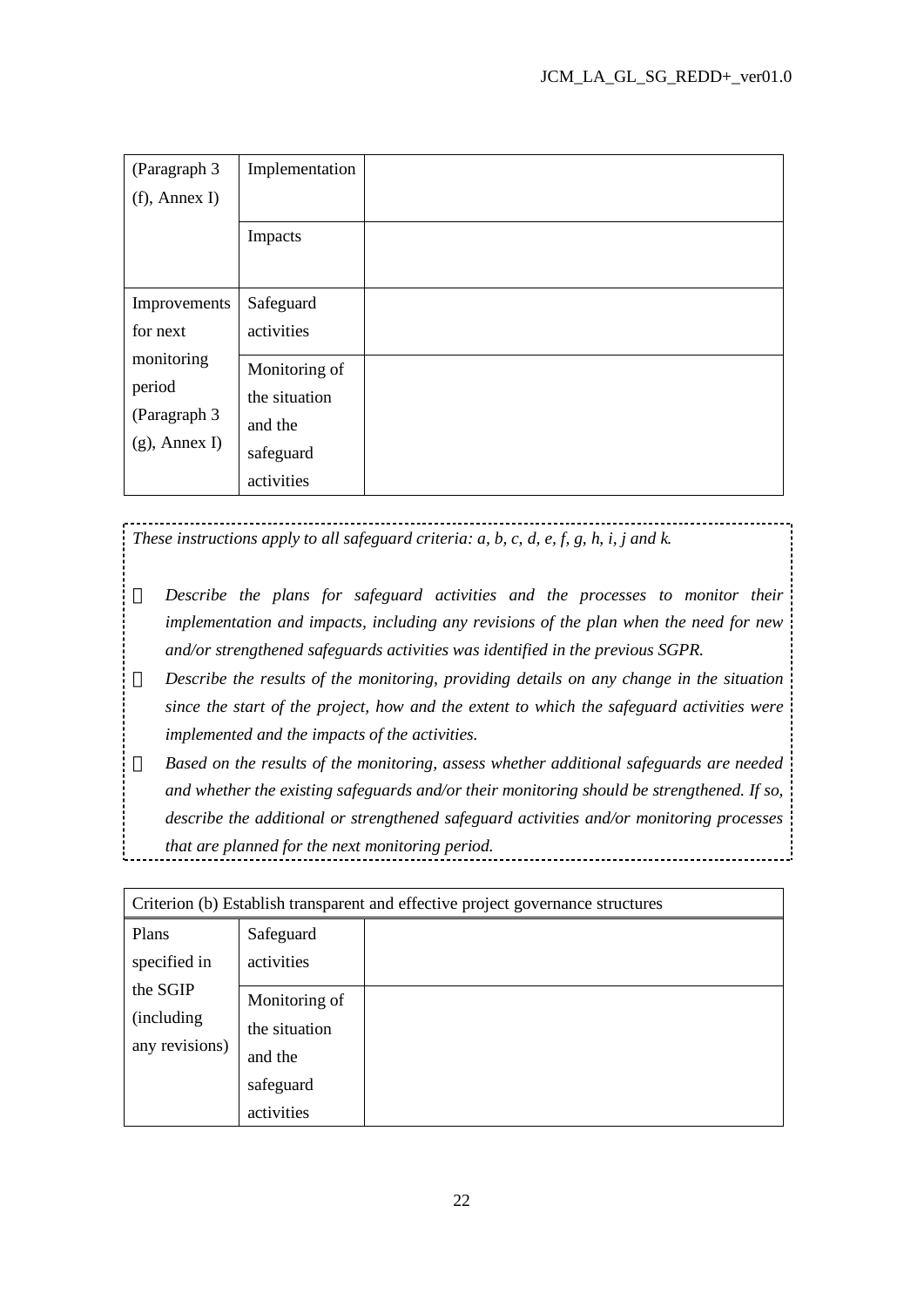| Monitoring                       | Situation      |  |
|----------------------------------|----------------|--|
| results                          |                |  |
| (Paragraph 3<br>$(f)$ , Annex I) | Implementation |  |
|                                  |                |  |
|                                  | Impacts        |  |
|                                  |                |  |
| Improvements                     | Safeguard      |  |
| for next                         | activities     |  |
| monitoring                       | Monitoring of  |  |
|                                  |                |  |
| period                           | the situation  |  |
| (Paragraph 3                     | and the        |  |
| $(g)$ , Annex I)                 | safeguard      |  |

| Criterion (c) Recognize and respect rights to lands and resources |                                                                                                 |  |  |
|-------------------------------------------------------------------|-------------------------------------------------------------------------------------------------|--|--|
| Plans<br>specified in<br>the SGIP<br>(including<br>any revisions) | Safeguard<br>activities<br>Monitoring of<br>the situation<br>and the<br>safeguard<br>activities |  |  |
| Monitoring<br>results<br>(Paragraph 3<br>$(f)$ , Annex I)         | Situation<br>Implementation                                                                     |  |  |
| Improvements                                                      | Impacts<br>Safeguard                                                                            |  |  |
| for next<br>monitoring<br>period                                  | activities<br>Monitoring of<br>the situation                                                    |  |  |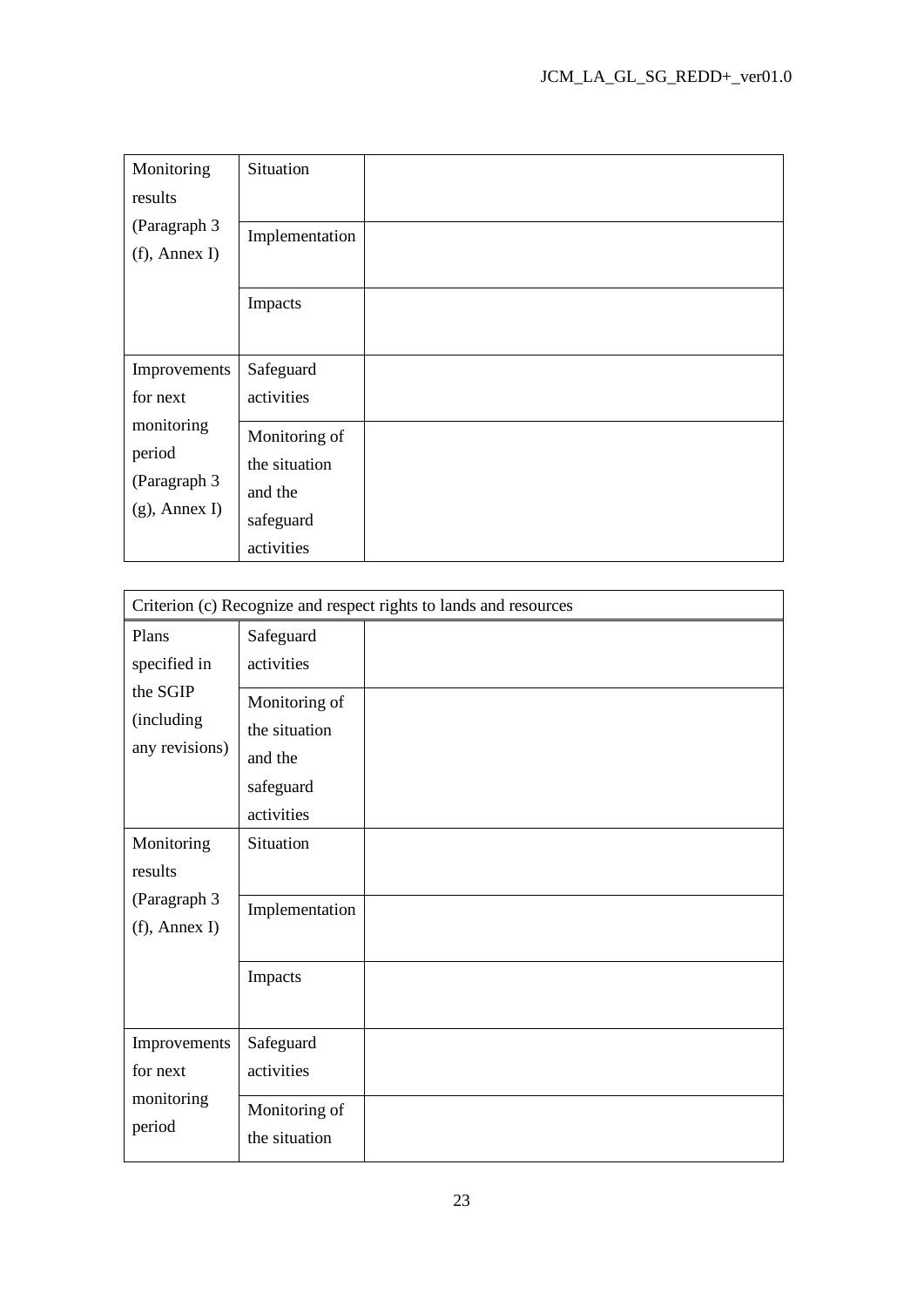| (Paragraph 3                     | and the    |  |
|----------------------------------|------------|--|
| $\mid$ (g), Annex I)   safeguard |            |  |
|                                  | activities |  |

| Criterion (d) Recognize and respect the knowledge and rights of indigenous peoples and |                                                                      |  |  |
|----------------------------------------------------------------------------------------|----------------------------------------------------------------------|--|--|
| members of local communities                                                           |                                                                      |  |  |
| Plans<br>specified in                                                                  | Safeguard<br>activities                                              |  |  |
| the SGIP<br>(including<br>any revisions)                                               | Monitoring of<br>the situation<br>and the<br>safeguard<br>activities |  |  |
| Monitoring<br>results                                                                  | Situation                                                            |  |  |
| (Paragraph 3<br>$(f)$ , Annex I)                                                       | Implementation                                                       |  |  |
|                                                                                        | Impacts                                                              |  |  |
| Improvements<br>for next                                                               | Safeguard<br>activities                                              |  |  |
| monitoring<br>period<br>(Paragraph 3<br>$(g)$ , Annex I)                               | Monitoring of<br>the situation<br>and the<br>safeguard<br>activities |  |  |

| Criterion (e) Promote and support the full and effective participation of relevant stakeholders, |               |                                                        |
|--------------------------------------------------------------------------------------------------|---------------|--------------------------------------------------------|
|                                                                                                  |               | in particular indigenous peoples and local communities |
| Plans                                                                                            | Safeguard     |                                                        |
| activities<br>specified in                                                                       |               |                                                        |
| the SGIP                                                                                         | Monitoring of |                                                        |
| (including)<br>the situation                                                                     |               |                                                        |
| any revisions)                                                                                   |               |                                                        |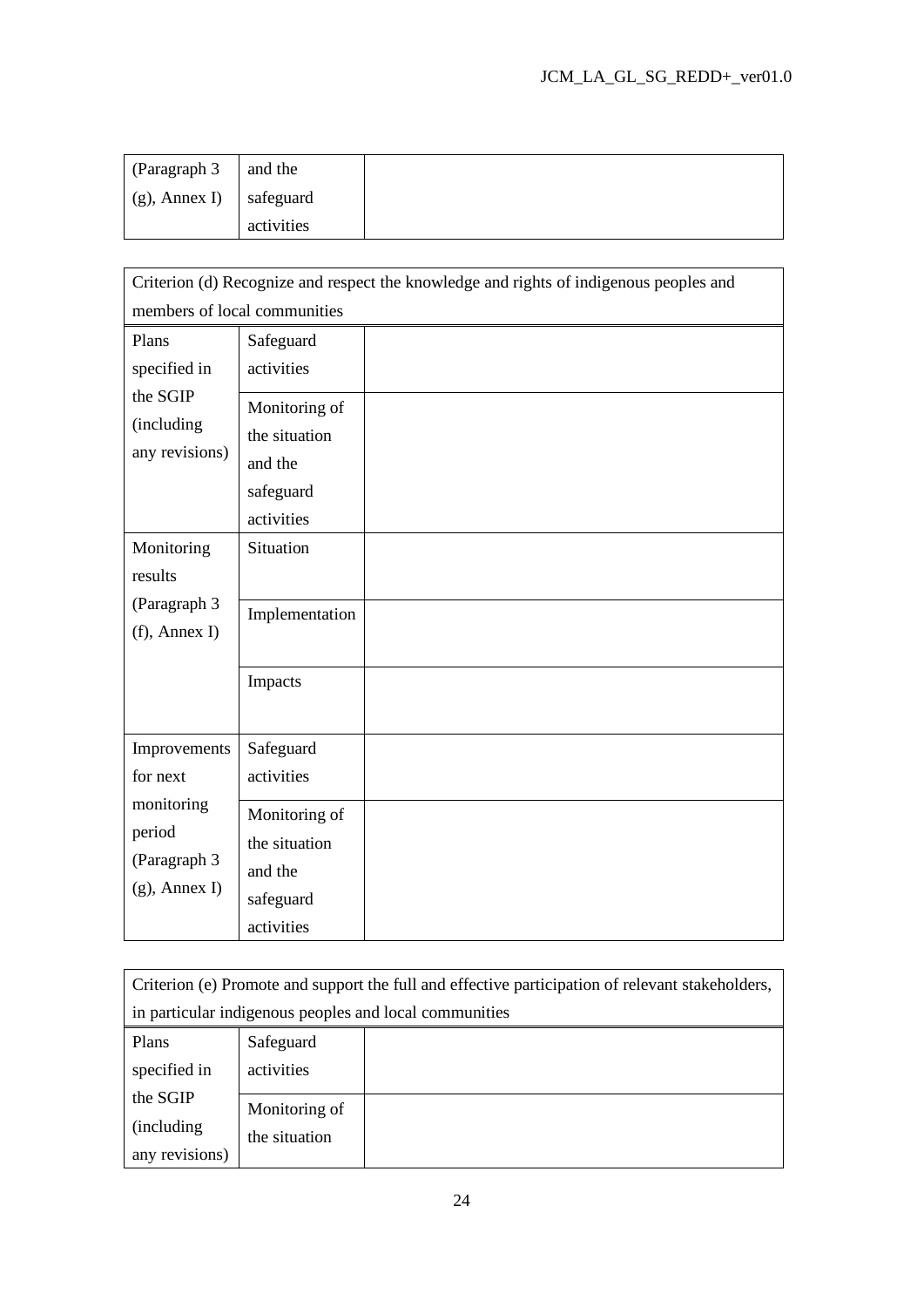| Monitoring<br>results<br>(Paragraph 3<br>$(f)$ , Annex I)                            | and the<br>safeguard<br>activities<br>Situation<br>Implementation<br>Impacts |  |
|--------------------------------------------------------------------------------------|------------------------------------------------------------------------------|--|
| Improvements<br>for next<br>monitoring<br>period<br>(Paragraph 3<br>$(g)$ , Annex I) | Safeguard<br>activities<br>Monitoring of<br>the situation<br>and the         |  |
|                                                                                      | safeguard<br>activities                                                      |  |

| Criterion (f) Provide equal employment opportunities and adequate working conditions |                                                                      |  |
|--------------------------------------------------------------------------------------|----------------------------------------------------------------------|--|
| Plans<br>specified in                                                                | Safeguard<br>activities                                              |  |
| the SGIP<br>(including)<br>any revisions)                                            | Monitoring of<br>the situation<br>and the<br>safeguard<br>activities |  |
| Monitoring<br>results                                                                | Situation                                                            |  |
| (Paragraph 3<br>$(f)$ , Annex I)                                                     | Implementation                                                       |  |
|                                                                                      | Impacts                                                              |  |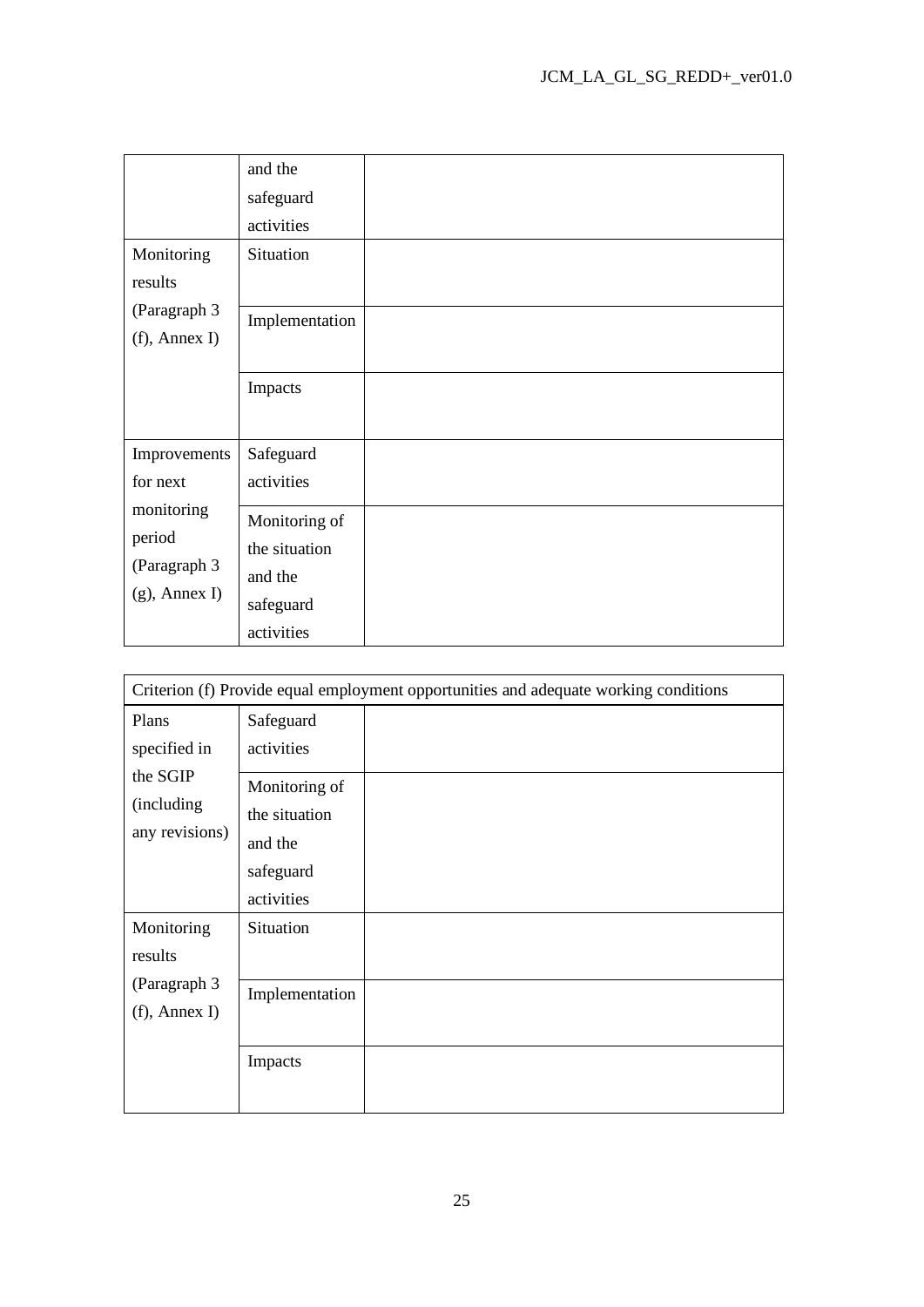| Improvements                                             | Safeguard                                                            |  |
|----------------------------------------------------------|----------------------------------------------------------------------|--|
| for next                                                 | activities                                                           |  |
| monitoring<br>period<br>(Paragraph 3<br>$(g)$ , Annex I) | Monitoring of<br>the situation<br>and the<br>safeguard<br>activities |  |

| Criterion (g) Conserve natural forests                               |                                                                      |  |
|----------------------------------------------------------------------|----------------------------------------------------------------------|--|
| Plans                                                                | Safeguard                                                            |  |
| specified in                                                         | activities                                                           |  |
| the SGIP<br>(including<br>any revisions)                             | Monitoring of<br>the situation<br>and the<br>safeguard<br>activities |  |
| Monitoring<br>results                                                | Situation                                                            |  |
| (Paragraph 3<br>$(f)$ , Annex I)                                     | Implementation                                                       |  |
|                                                                      | Impacts                                                              |  |
| Improvements                                                         | Safeguard                                                            |  |
| for next<br>monitoring<br>period<br>(Paragraph 3<br>$(g)$ , Annex I) | activities                                                           |  |
|                                                                      | Monitoring of<br>the situation<br>and the<br>safeguard<br>activities |  |

Criterion (h) Respect other areas that have high values for the conservation of biological diversity and ecosystem services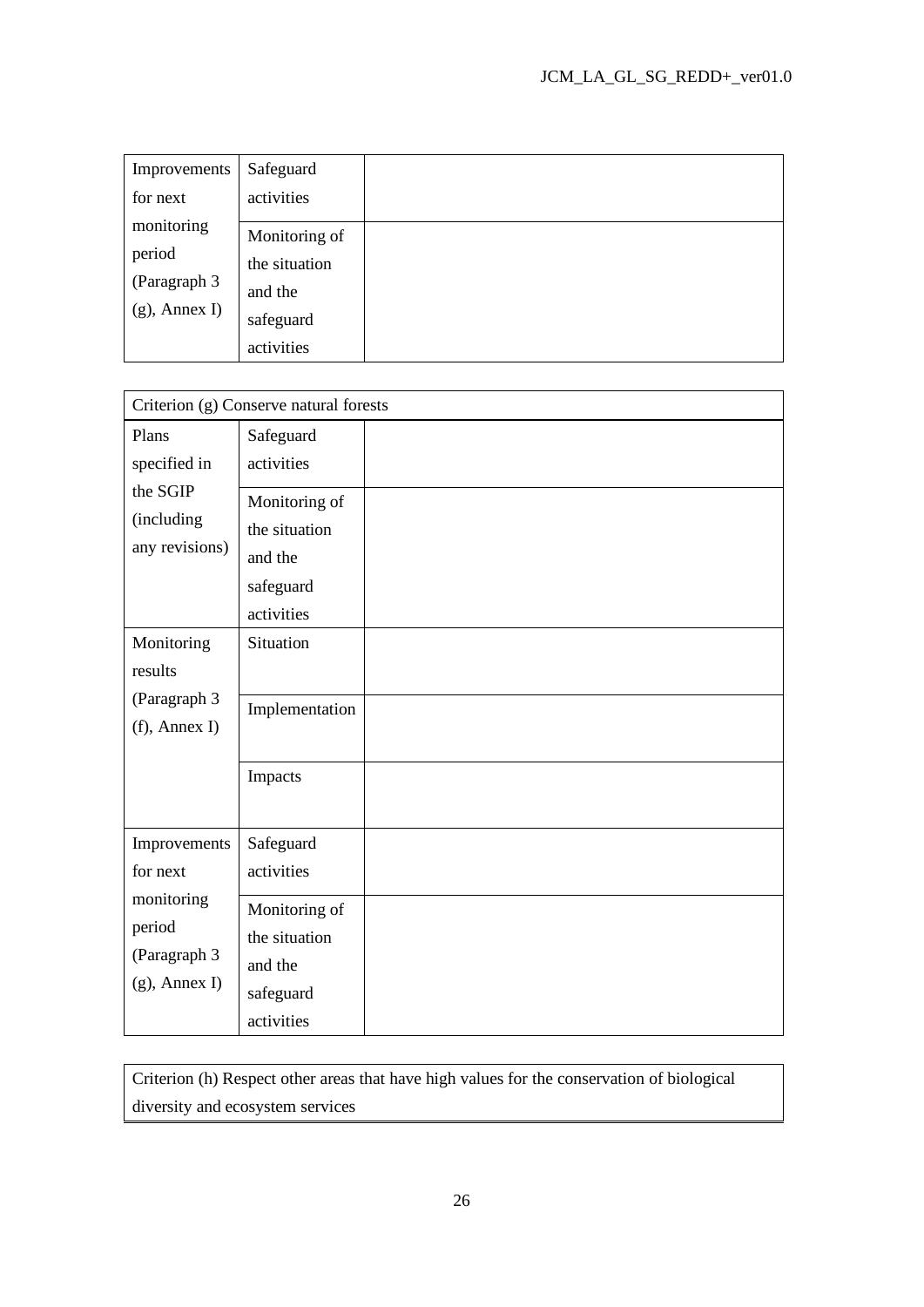| Plans                                                    | Safeguard                                                            |  |
|----------------------------------------------------------|----------------------------------------------------------------------|--|
| specified in                                             | activities                                                           |  |
| the SGIP<br>(including<br>any revisions)                 | Monitoring of<br>the situation<br>and the                            |  |
|                                                          | safeguard<br>activities                                              |  |
| Monitoring<br>results                                    | Situation                                                            |  |
| (Paragraph 3<br>$(f)$ , Annex I)                         | Implementation                                                       |  |
|                                                          | Impacts                                                              |  |
| Improvements                                             | Safeguard                                                            |  |
| for next                                                 | activities                                                           |  |
| monitoring<br>period<br>(Paragraph 3<br>$(g)$ , Annex I) | Monitoring of<br>the situation<br>and the<br>safeguard<br>activities |  |

| Criterion (i) Generate other social and environmental benefits |                |  |
|----------------------------------------------------------------|----------------|--|
| Plans                                                          | Safeguard      |  |
| specified in                                                   | activities     |  |
| the SGIP                                                       | Monitoring of  |  |
| (including)<br>any revisions)                                  | the situation  |  |
|                                                                | and the        |  |
|                                                                | safeguard      |  |
|                                                                | activities     |  |
| Monitoring                                                     | Situation      |  |
| results<br>(Paragraph 3)                                       |                |  |
|                                                                | Implementation |  |
| $(f)$ , Annex I)                                               |                |  |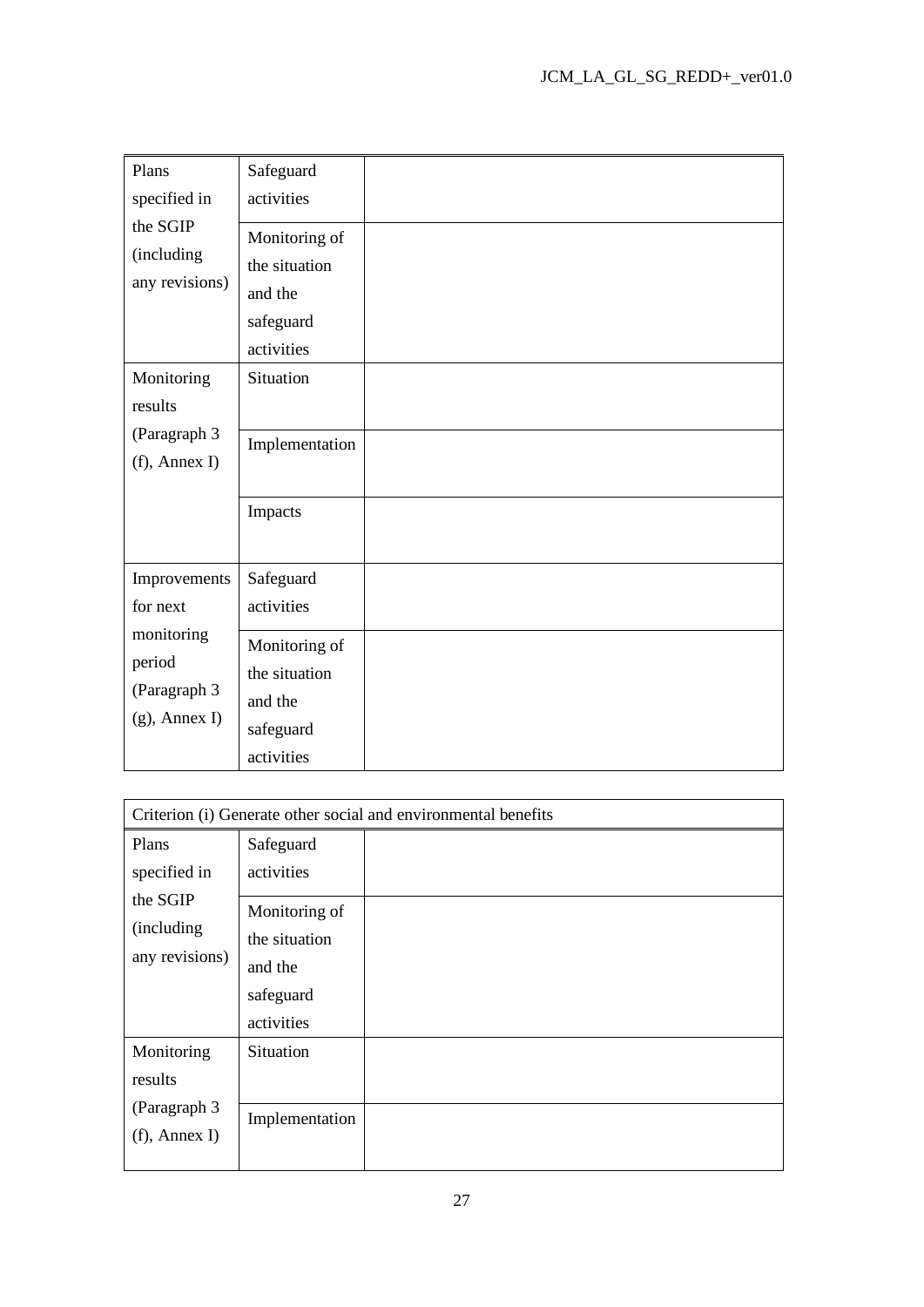|                                                           | Impacts                                                              |  |
|-----------------------------------------------------------|----------------------------------------------------------------------|--|
|                                                           |                                                                      |  |
| Improvements                                              | Safeguard                                                            |  |
| for next                                                  | activities                                                           |  |
| monitoring<br>period<br>(Paragraph 3)<br>$(g)$ , Annex I) | Monitoring of<br>the situation<br>and the<br>safeguard<br>activities |  |

|                                  | Criterion (j) Address the risks of reversals |  |  |
|----------------------------------|----------------------------------------------|--|--|
| Plans                            | Safeguard                                    |  |  |
| specified in                     | activities                                   |  |  |
| the SGIP                         |                                              |  |  |
| (including                       | Monitoring of                                |  |  |
| any revisions)                   | the situation                                |  |  |
|                                  | and the                                      |  |  |
|                                  | safeguard                                    |  |  |
|                                  | activities                                   |  |  |
| Monitoring                       | Situation                                    |  |  |
| results                          |                                              |  |  |
| (Paragraph 3<br>$(f)$ , Annex I) | Implementation                               |  |  |
|                                  |                                              |  |  |
|                                  |                                              |  |  |
|                                  | Impacts                                      |  |  |
|                                  |                                              |  |  |
| Improvements                     | Safeguard                                    |  |  |
| for next                         | activities                                   |  |  |
| monitoring                       | Monitoring of                                |  |  |
| period                           | the situation                                |  |  |
| (Paragraph 3<br>$(g)$ , Annex I) | and the                                      |  |  |
|                                  | safeguard                                    |  |  |
|                                  | activities                                   |  |  |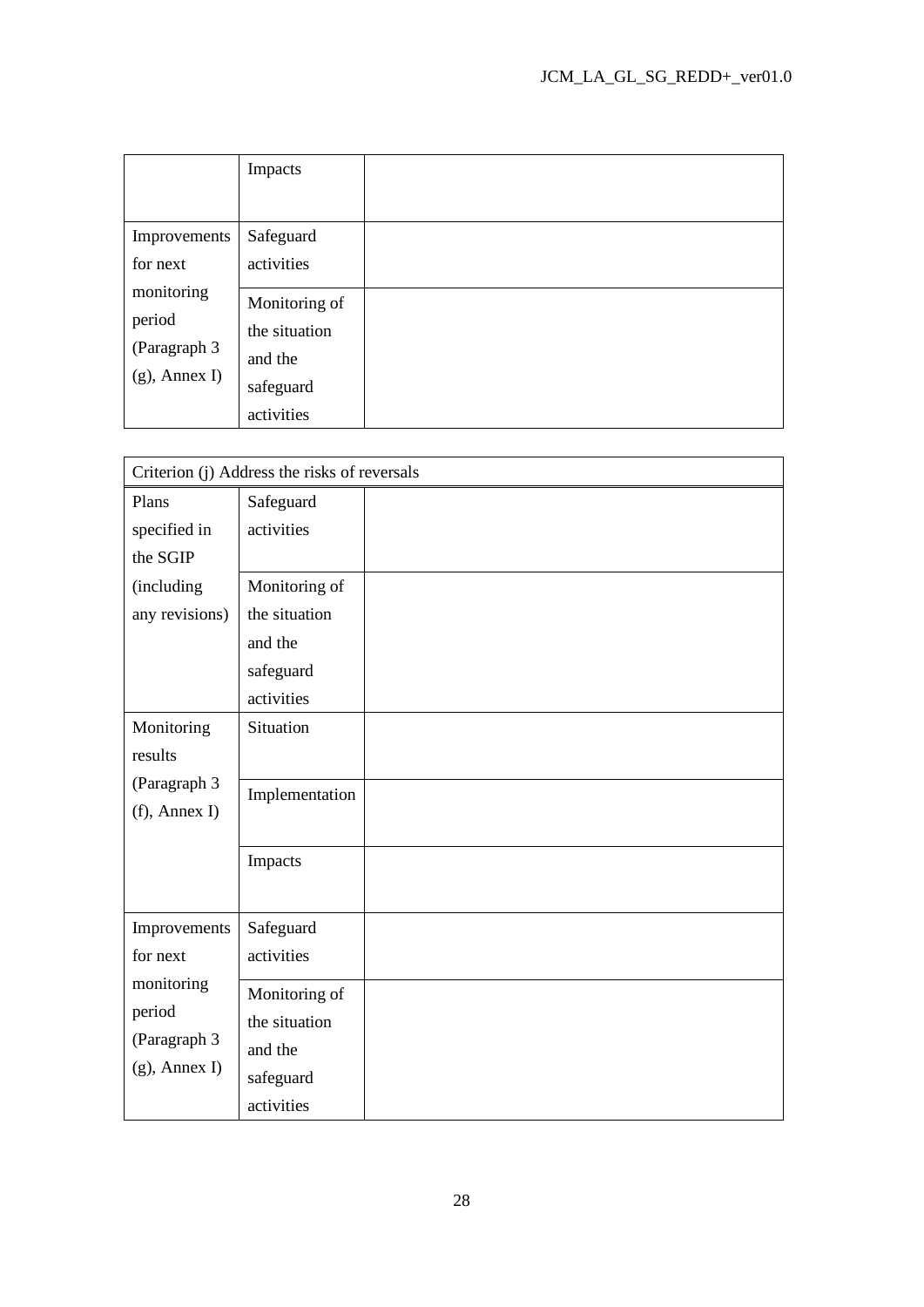| Criterion (k) Reduce the risks of emissions displacement          |                                                                      |  |
|-------------------------------------------------------------------|----------------------------------------------------------------------|--|
| Plans<br>specified in<br>the SGIP<br>(including<br>any revisions) | Safeguard<br>activities                                              |  |
|                                                                   | Monitoring of<br>the situation<br>and the<br>safeguard<br>activities |  |
| Monitoring<br>results                                             | Situation                                                            |  |
| (Paragraph 3<br>$(f)$ , Annex I)                                  | Implementation                                                       |  |
|                                                                   | Impacts                                                              |  |
| Improvements<br>for next                                          | Safeguard<br>activities                                              |  |
| monitoring<br>period<br>(Paragraph 3<br>$(g)$ , Annex I)          | Monitoring of<br>the situation<br>and the<br>safeguard<br>activities |  |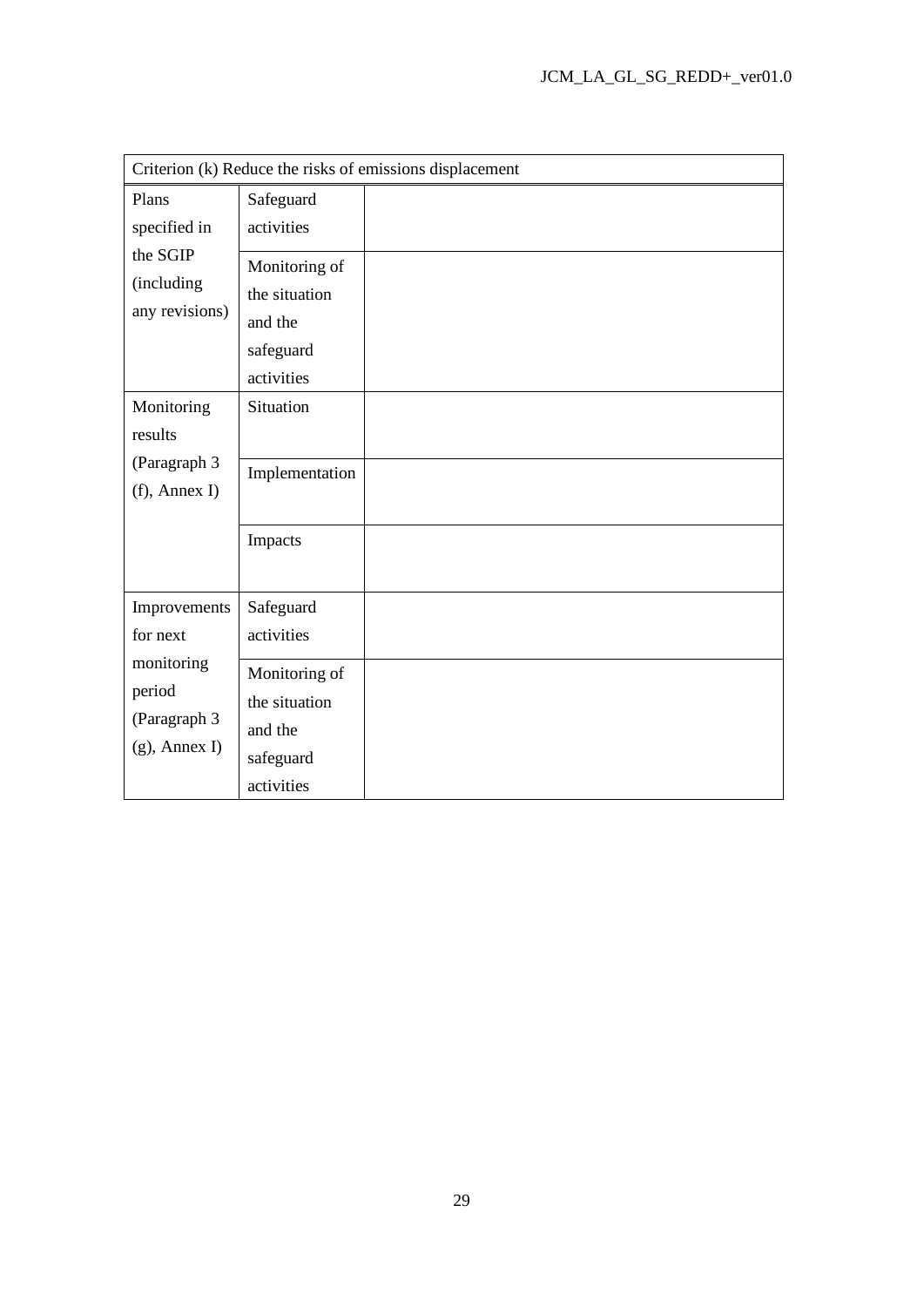# **Annex I. Instruction for planning, implementing, monitoring and reporting safeguard activities**

- 1. This instruction indicates processes to plan, implement, monitor and report safeguard activities in a JCM REDD-plus project.
- 2. Project participants are encouraged to improve the safeguard activities continuously during the project period, taking into account the specific circumstances of each project.
- 3. In addressing and respecting the safeguards per each criterion, project participants undertake the following stepwise process to address each criterion:
	- (a) Identify the current situation with respect to the criterion;
	- (b) Considering the current situation and the project activities, identify any risks, gaps and/or inconsistencies in relation to whether the project activities comply with the criterion;
	- (c) When risks, gaps and/or inconsistencies are identified, develop and plan safeguard activities as well as processes to monitor the implementation and impacts of the safeguard activities;
	- (d) Implement the safeguard activities;
	- (e) Monitor the situation (even if safeguard activities are not implemented) and the implementation and impacts of the safeguard activities;
	- (f) At the end of the monitoring period, report the results of the monitoring of the situation and the safeguard activities in line with the plan in the SGPR;
	- (g) If the monitoring identifies the need for new and/or strengthened safeguards activities and/or monitoring processes for the next monitoring period, include these in the SGPR.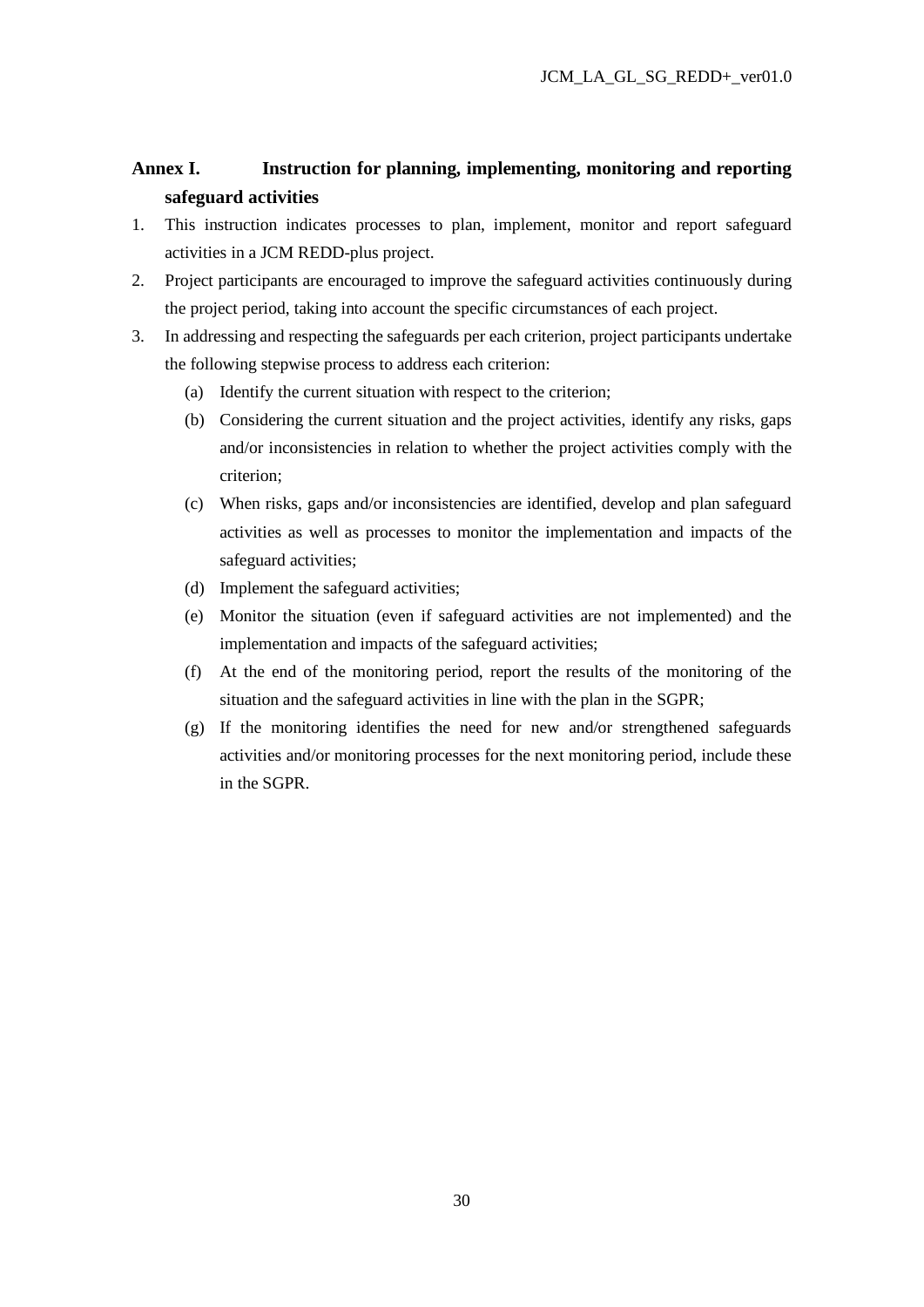

Figure: Indicative diagram of the relationship between the BaU emissions, reference emissions and project emissions

4. Approaches for the planning of each safeguard criterion are provided in Annex II.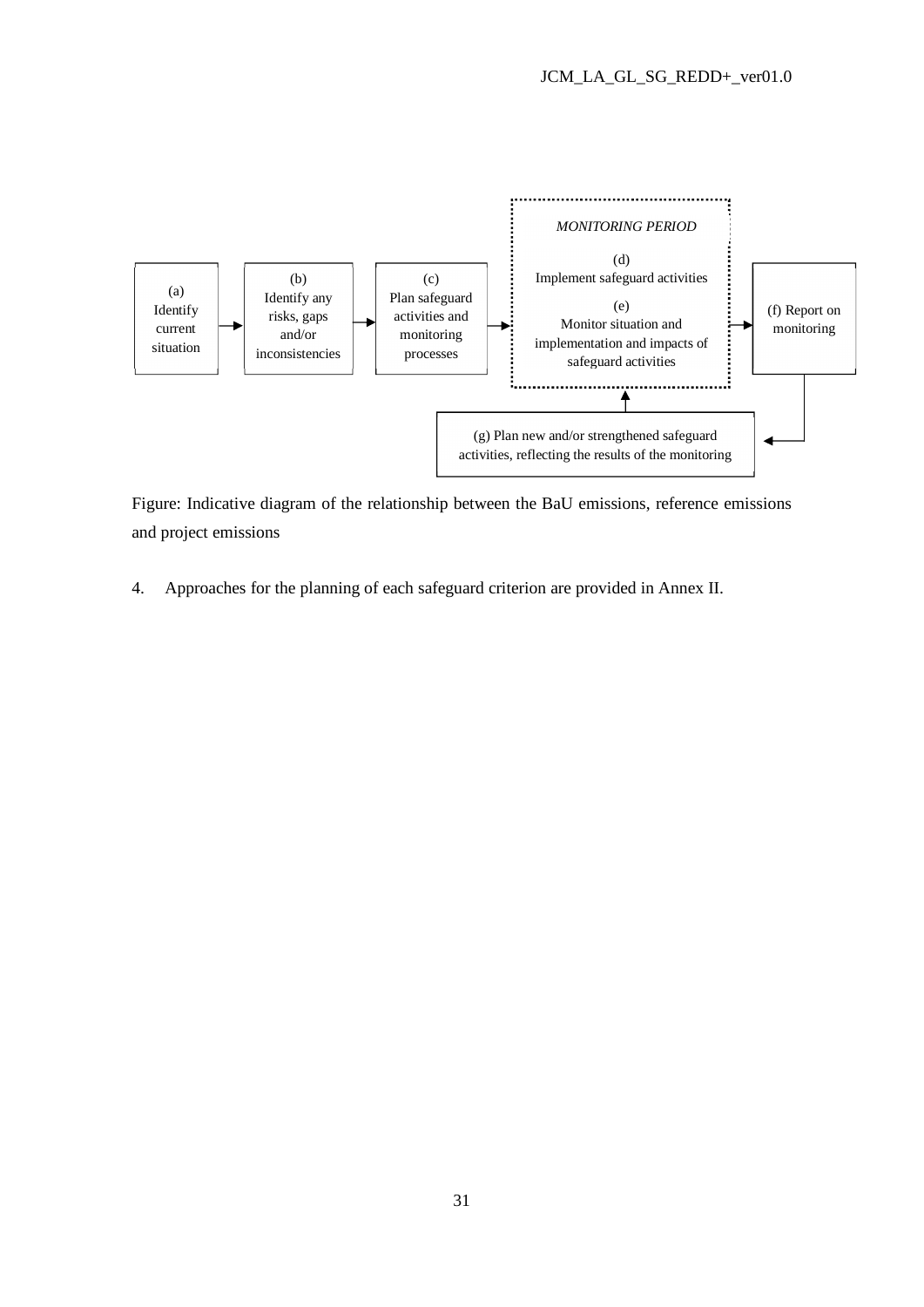# **Annex II. Supplementary guidance for the planning of each safeguard criterion**

Table: Approaches for planning safeguard activities per each criterion

| Criteria |                                                                                                                                                                                                                                                                                        | Approaches for planning safeguard activities                                                                                                                                                                                                                                                                                                                                                                                                                                                                                                                                                                                                                                                                                                                                                                                                                                                                                                                                                                                                                                                                                                                                                                                                                                                                                                                                                                                                                                                                                                                                                                                                                                                                                   |  |
|----------|----------------------------------------------------------------------------------------------------------------------------------------------------------------------------------------------------------------------------------------------------------------------------------------|--------------------------------------------------------------------------------------------------------------------------------------------------------------------------------------------------------------------------------------------------------------------------------------------------------------------------------------------------------------------------------------------------------------------------------------------------------------------------------------------------------------------------------------------------------------------------------------------------------------------------------------------------------------------------------------------------------------------------------------------------------------------------------------------------------------------------------------------------------------------------------------------------------------------------------------------------------------------------------------------------------------------------------------------------------------------------------------------------------------------------------------------------------------------------------------------------------------------------------------------------------------------------------------------------------------------------------------------------------------------------------------------------------------------------------------------------------------------------------------------------------------------------------------------------------------------------------------------------------------------------------------------------------------------------------------------------------------------------------|--|
| (a)      | Complement or be consistent<br>with the objectives of relevant<br>laws, policies, programmes<br>and other instruments at<br>national, regional and local<br>levels and relevant<br>international conventions and<br>agreements concluded by the<br>Lao People's Democratic<br>Republic | Identify relevant laws, policies, programmes and other instruments at national, regional and local levels and relevant<br>international conventions and agreements ratified or adopted by the Lao People's Democratic Republic and their<br>objectives. In doing so, take into account non-forest sectors relevant to drivers of deforestation and forest degradation.<br>ii. Identify whether the project activities will contribute to achieving the objectives described above and whether any gaps<br>and inconsistencies between the objectives described above and the project activities exist.<br>iii. If gaps and inconsistencies to be resolved are identified, establish measures to address these issues and include them in the<br>implementation plan of safeguard activities. If the identified gaps and inconsistencies are caused by reasons beyond the<br>project's control, describe such reasons.                                                                                                                                                                                                                                                                                                                                                                                                                                                                                                                                                                                                                                                                                                                                                                                                          |  |
| (b)      | Establish transparent and<br>effective project governance<br>structures                                                                                                                                                                                                                | i. Identify (describe) the project's existing/proposed governance structures. Provide information on:<br>Decision-making processes;<br>a)<br>Consultation, consensus-building and information dissemination processes;<br>b)<br>Grievance resolution mechanism;<br>c)<br>Financial management system;<br>$\mathbf{d}$<br>Benefit-sharing arrangements;<br>e)<br>Accountability and oversight.<br>f)<br>ii. Identify whether the project's governance structures could be strengthened. Points that may be considered include:<br>Transparency and accountability in decision-making processes;<br>a)<br>Provision of information to the public on the main features of the project, including its decision-making framework,<br>b)<br>project oversight, any potential risks to stakeholders and plans for mitigating these, the stakeholder engagement<br>process, and free, prior and informed consent (FPIC) processes;<br>Effectiveness of information dissemination processes, considering local languages and culturally appropriate and<br>$\mathbf{c})$<br>effective communication methods;<br>For grievance resolution, how grievances can be submitted and by whom, the length of time users can expect to wait<br>d)<br>for resolution of their grievances, and how transparency and impartiality are upheld in decisions made on all<br>grievances received;<br>Transparency of the financial management system;<br>e)<br>How the benefit sharing arrangement and the process to decide the benefit sharing arrangement are fair;<br>f)<br>Sufficiency of project oversight.<br>g)<br>iii. If project governance structures can be strengthened, establish measures and include them in the implementation plan of |  |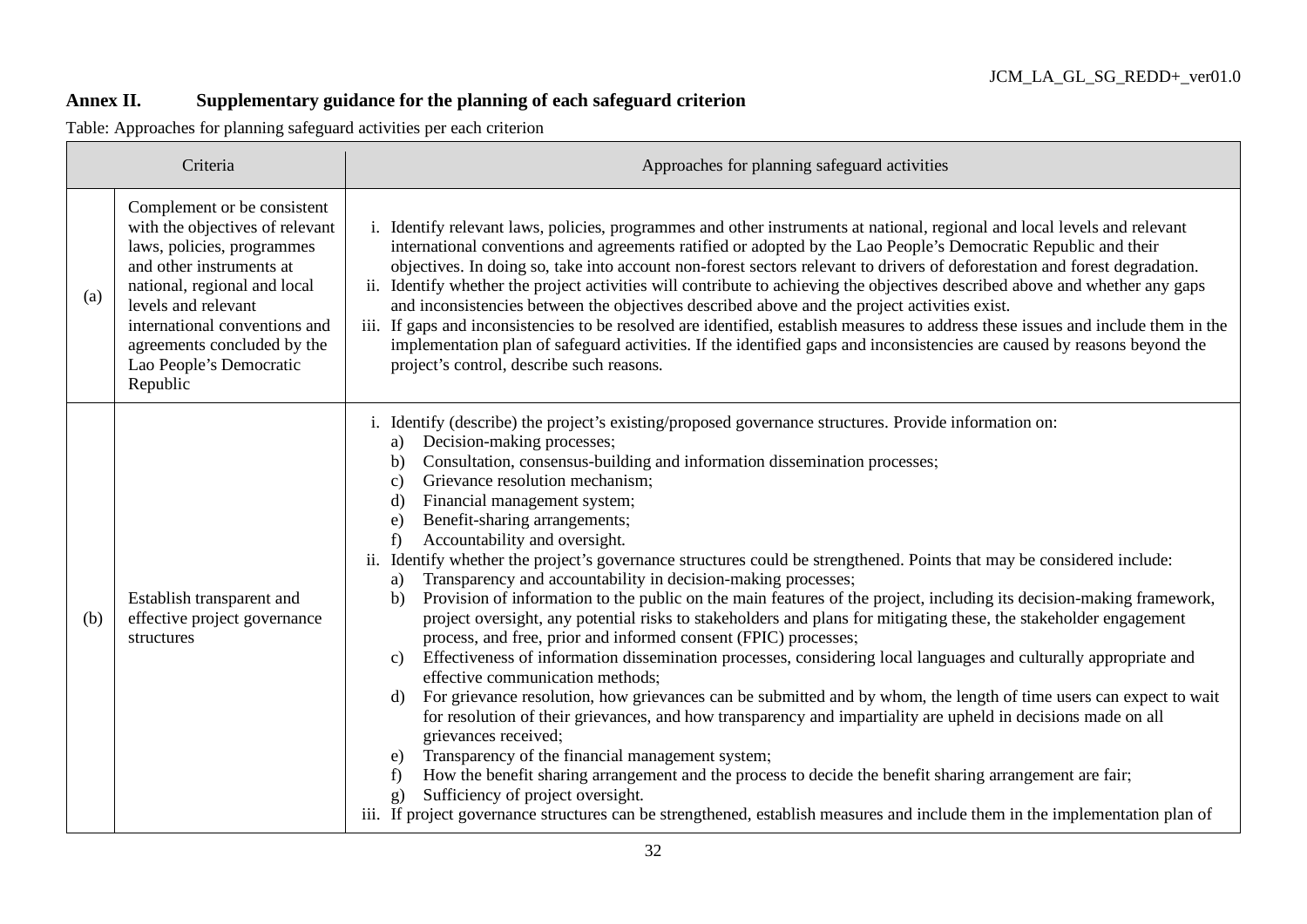### JCM\_LA\_GL\_SG\_REDD+\_ver01.0

|     |                                                        | safeguard activities.                                                                                                                                                                                                                                                                                                                                                                                                                                                                                                                                                                                                                                                                                                                                                                                                                                                                                                                                                                                                                                                                                                                                                                                                                                                                                                                                                                                                                                                                                                                                                                                                                                            |
|-----|--------------------------------------------------------|------------------------------------------------------------------------------------------------------------------------------------------------------------------------------------------------------------------------------------------------------------------------------------------------------------------------------------------------------------------------------------------------------------------------------------------------------------------------------------------------------------------------------------------------------------------------------------------------------------------------------------------------------------------------------------------------------------------------------------------------------------------------------------------------------------------------------------------------------------------------------------------------------------------------------------------------------------------------------------------------------------------------------------------------------------------------------------------------------------------------------------------------------------------------------------------------------------------------------------------------------------------------------------------------------------------------------------------------------------------------------------------------------------------------------------------------------------------------------------------------------------------------------------------------------------------------------------------------------------------------------------------------------------------|
| (c) | Recognize and respect rights<br>to lands and resources | Identify the legal rights to lands and resources related to the project. Also, through engagement with indigenous peoples and<br>local communities identify any of their customary rights to lands, territories and resources, <sup>2</sup> paying particular attention to:<br>Sites and resources fundamental for satisfying the basic necessities of local communities or indigenous peoples (for<br>a)<br>livelihoods, health, nutrition, water, etc.);<br>Sites, resources, habitats and landscapes of global or national cultural, archaeological or historical significance, and/or<br>b)<br>of critical cultural, ecological, economic or religious/sacred importance for the traditional cultures of local communities<br>or indigenous peoples. $3$<br>Identify the impacts of the project activities on the rights to lands and resources, including whether the project activities will<br>11.<br>make contributions to improvements of the rights of indigenous peoples and local communities to use, access and manage<br>their own land.<br>iii. If negative impacts on the rights to lands and resources are identified, establish measures to address these issues and include<br>them in the implementation plan of safeguard activities. If free, prior and informed consent (FPIC) has not been acquired<br>from any groups whose rights to land and resources are negatively affected, include free, prior and informed consent (FPIC)<br>processes in the safeguard activities. <sup>4</sup> Where negative impacts cannot be avoided, alternatives or on fair and just<br>compensation should be arranged in advance with affected people. |

<sup>&</sup>lt;sup>2</sup> Customary rights refer to patterns of long-standing community lands, territories and resource usage in accordance with indigenous peoples' and local communities' customary laws, values, customs, and traditions, including seasonal or cyclical use, rather than formal legal title to lands, territories and resources issued by the State.

 $3\,$  Of the 6 High Conservation Value (HCV) categories recognized by the HCV Network, 1, 2, 3, and 4 are considered under criterion (h) and 5 and 6 are considered under criterion (c).

<sup>&</sup>lt;sup>4</sup> The following points may be considered when designing free, prior informed consent (FPIC) processes: (a) transparency; (b) gathering the views of all affected people, including those of women and of marginalized and/or vulnerable people; (c) gender sensitivity, and (d) reflection of relevant customs, norms and traditions. Vulnerable people are those who lack secure access to the assets on which secure livelihoods are built, while marginalized people are those that have little or no influence over decision-making processes. Gender sensitivity means taking into account women's views, needs and interests in project development and implementation. The following guides may be referred to for the FPIC: UN-REDD. 2015. "Guidelines on Free, Prior and Informed Consent" https://www.unredd.net/documents/un-reddpartner-countries-181/templates-forms-and-guidance-89/un-redd-fpic-guidelines-2648/8717-un-redd-fpic-guidelines-working-final-8717.html?path=un-redd-partnercountries-181/templates-forms-and-guidance-89/un-redd-fpic-guidelines-2648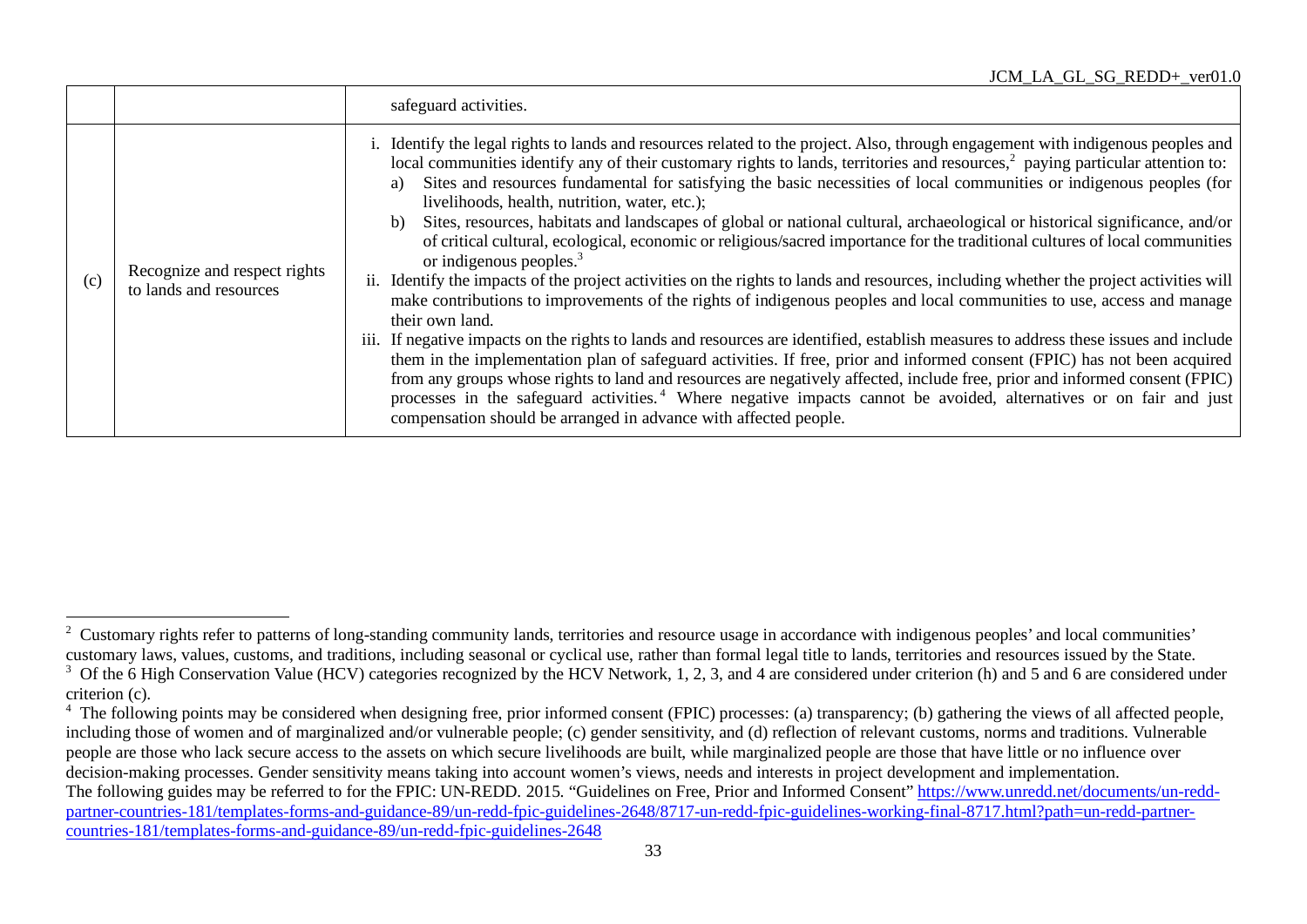| (d) | Recognize and respect the<br>knowledge and rights of<br>indigenous peoples and<br>members of local<br>communities                                     | Identify the traditional knowledge of indigenous peoples and local communities that the project intends to use, if any, and<br>any rights of indigenous peoples and member of local communities related to the project including statutory and<br>customary rights. Rights to land and resources of indigenous peoples and member of local communities may be discussed<br>under criterion (c) above. <sup>5</sup> Pay particular attention to rights associated with livelihoods and wellbeing, taking into account<br>gender issues and marginalized and vulnerable groups. <sup>6</sup><br>Identify whether the project upholds the rights of indigenous peoples or local communities over traditional knowledge, if<br>$ii$ .<br>the project aims to utilize any traditional knowledge.<br>Identify the potential impacts of the project activities on the rights of indigenous peoples and members of local communities,<br>iii.<br>paying attention to gender issues and marginalized or vulnerable groups.<br>iv. If free, prior and informed consent (FPIC) has not been obtained for any traditional knowledge of indigenous peoples and<br>local communities and/or if negative impacts of the project activities on the rights of indigenous peoples and members of<br>local communities are identified, establish measures to address these issues and include them in the implementation plan of<br>safeguard activities. |
|-----|-------------------------------------------------------------------------------------------------------------------------------------------------------|----------------------------------------------------------------------------------------------------------------------------------------------------------------------------------------------------------------------------------------------------------------------------------------------------------------------------------------------------------------------------------------------------------------------------------------------------------------------------------------------------------------------------------------------------------------------------------------------------------------------------------------------------------------------------------------------------------------------------------------------------------------------------------------------------------------------------------------------------------------------------------------------------------------------------------------------------------------------------------------------------------------------------------------------------------------------------------------------------------------------------------------------------------------------------------------------------------------------------------------------------------------------------------------------------------------------------------------------------------------------------------------------------------------------------------------|
| (e) | Promote and support the full<br>and effective participation of<br>relevant stakeholders, in<br>particular indigenous peoples<br>and local communities | Identify all the stakeholders related to the project activities, including indigenous peoples and local communities, and<br>explain their interests in the project.<br>Identify whether opportunities and support for the participation of the stakeholders, including indigenous peoples and local<br>ii.<br>communities, in project activities could be enhanced. Pay particular attention to the participation of women, and<br>vulnerable and marginalized groups and communities. Consider whether any constraints to effective participation of<br>stakeholders exist, and whether the project addresses these through capacity building.<br>If the participation of relevant stakeholders, in particular indigenous peoples, local communities, women and vulnerable<br>iii.<br>and marginalized groups can be increased, establish measures to increase participation and include them in the<br>implementation plan of safeguard activities.                                                                                                                                                                                                                                                                                                                                                                                                                                                                                  |
| (f) | Provide equal employment<br>opportunities and adequate<br>working conditions                                                                          | i. Identify the project's labour management procedures regarding employment policy, occupational health and safety, wages,<br>training and supervision, and process to respond to worker grievances.<br>Identify whether the project's employment policies and working conditions could be strengthened. Points that may be<br>ii.<br>considered include: equal employment opportunities (particularly opportunities for women and people from the local<br>communities); processes to inform employees of their rights; minimum and living wages; adequacy of job-specific training<br>and supervision for assigned tasks; whether health and safety practices are proportionate to risk; and fair treatment of any<br>worker grievances.                                                                                                                                                                                                                                                                                                                                                                                                                                                                                                                                                                                                                                                                                             |

<sup>&</sup>lt;sup>5</sup> 'Rights' refers to individual and collective rights, cultural rights and identity, rights to education, health, employment, language, and other human rights and fundamental freedoms.

<sup>&</sup>lt;sup>6</sup> Livelihood refers to the full range of means that individuals, families and communities utilize to make a living, such as wage-based income, agriculture, fishing, foraging, other natural resource-based livelihoods, petty trade and bartering. Wellbeing may be defined as people's experience of the quality of their lives and may include environmental, social, economic, psychological, and spiritual dimensions.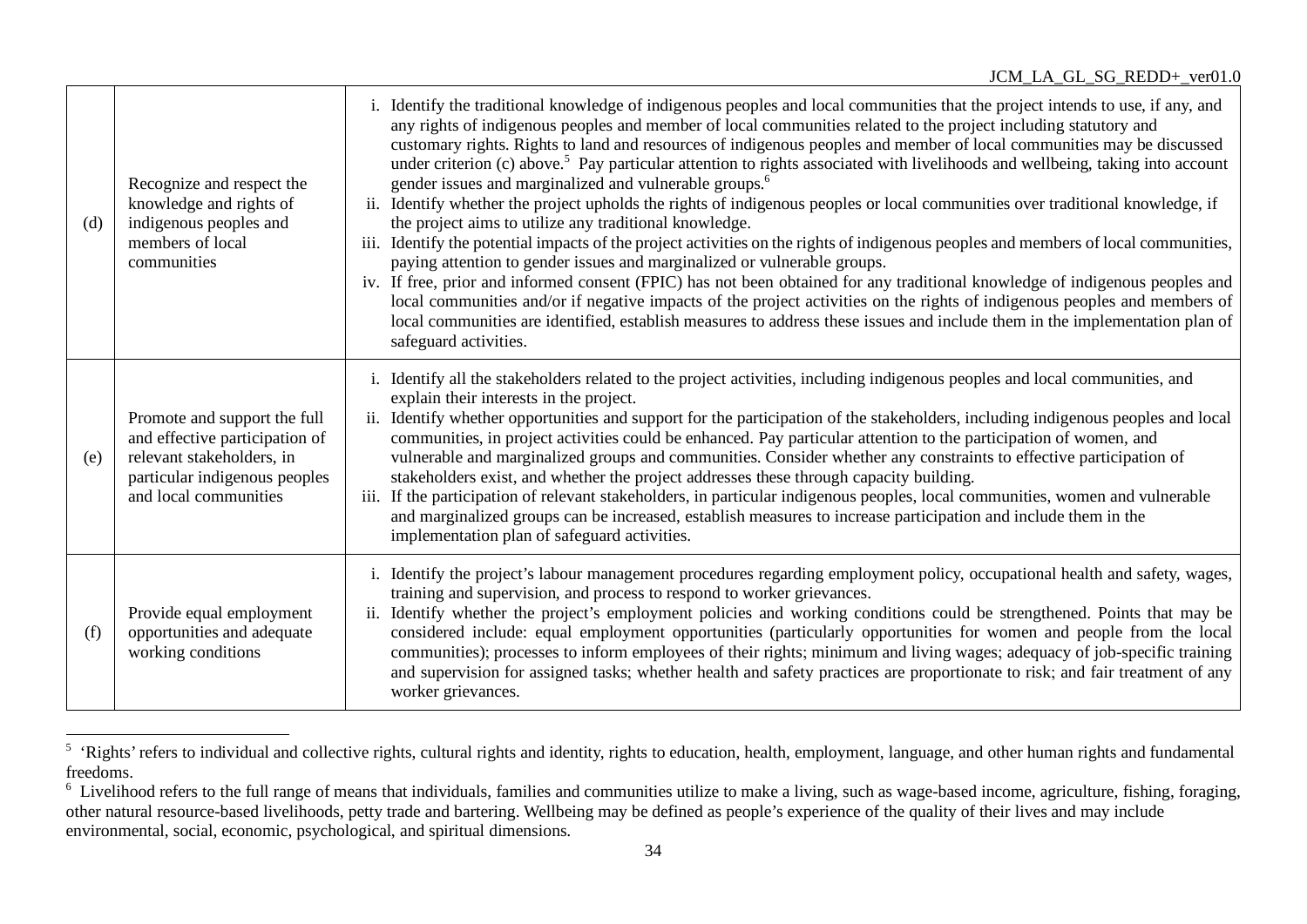|     |                                                                                                                           | iii. If the project's employment policies and working conditions can be strengthened, establish measures to address these issues<br>and include them in the implementation plan of safeguard activities.                                                                                                                                                                                                                                                                                                                                                                                                                                                                                                                                                                                                                                                                                                                                                                                                                                                                                                                                                                                                                                                                                                         |
|-----|---------------------------------------------------------------------------------------------------------------------------|------------------------------------------------------------------------------------------------------------------------------------------------------------------------------------------------------------------------------------------------------------------------------------------------------------------------------------------------------------------------------------------------------------------------------------------------------------------------------------------------------------------------------------------------------------------------------------------------------------------------------------------------------------------------------------------------------------------------------------------------------------------------------------------------------------------------------------------------------------------------------------------------------------------------------------------------------------------------------------------------------------------------------------------------------------------------------------------------------------------------------------------------------------------------------------------------------------------------------------------------------------------------------------------------------------------|
| (g) | Conserve natural forests                                                                                                  | i. Provide a description of the natural forests <sup>7</sup> in the project area.<br>Identify whether any project activities could involve the clearing or disturbance of trees or other forest vegetation.<br>$\overline{\textbf{ii}}$<br>If such activities exist, establish measures to minimize the clearance or disturbance and facilitate recovery, and include<br>iii.<br>them in the implementation plan of safeguard activities.                                                                                                                                                                                                                                                                                                                                                                                                                                                                                                                                                                                                                                                                                                                                                                                                                                                                        |
| (h) | Respect other areas that have<br>high values for the<br>conservation of biological<br>diversity and ecosystem<br>services | i. Identify any other areas in the project vicinity that have high values for the conservation of biological diversity and<br>ecosystem services that could be impacted by the project activities on a map. These may include:<br>Concentrations of biological diversity including endemic species, and rare, threatened or endangered species, that are<br>a)<br>significant at global, regional or national levels;<br>Intact forest landscapes and large landscape-level ecosystems and ecosystem mosaics that are significant at global,<br>b)<br>regional or national levels, and that contain viable populations of the great majority of the naturally occurring species<br>in natural patterns of distribution and abundance;<br>Rare, threatened, or endangered ecosystems, habitats or refugia;<br>c)<br>Basic ecosystem services in critical situations, including protection of water catchments and control of erosion of<br>$\mathbf{d}$<br>vulnerable soils and slopes.<br>ii. Identify any risks that project activities could adversely impact biological diversity and ecosystem services in the<br>identified areas.<br>iii. If potential negative impacts are identified, establish measures to address these issues and include them in the implementation<br>plan of safeguard activities. |
| (i) | Generate other social and<br>environmental benefits                                                                       | i. Identify the living standards and the environment in the project vicinity.<br>Identify whether the project is expected to generate social and environmental benefits, including any expected<br>ii.<br>contributions from the project to the objectives of policies and programmes related to the enhancement of social and<br>environmental benefits that exist in the project vicinity.<br>If the project is not expected to generate other social and environmental benefits and/or does not contribute to the objectives<br>iii.<br>of policies and programmes related to the enhancement of social and environmental benefits that exist in the project vicinity,<br>or if the project's social and environmental benefits can be reasonably increased, establish measures to enhance the social<br>and environmental benefits and include them in the implementation plan of safeguard activities.                                                                                                                                                                                                                                                                                                                                                                                                      |

 $<sup>7</sup>$  Natural forest may be understood as a forest area with many of the principal characteristics and key elements of native ecosystems, such as complexity, structure and</sup> biological diversity. Natural forest may include forest affected by harvesting or other disturbances where trees have or are being regenerated and where many of the aboveground and below-ground characteristics of the natural forest are still present.